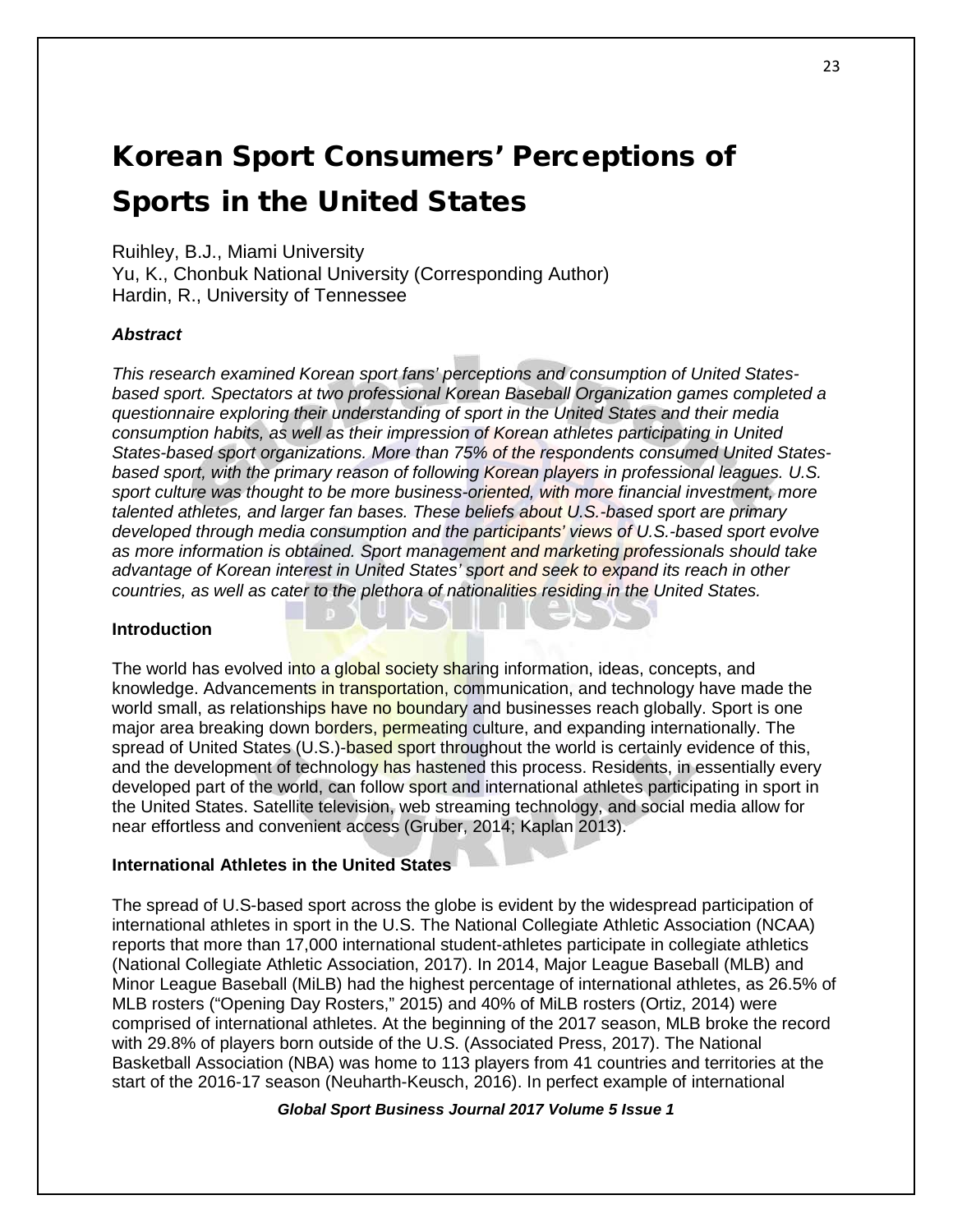incorporation, the 2014 NBA Champion San Antonio Spurs had nine of its 15 players born outside of the U.S. (San Antonio Spurs Roster, 2014).

The NBA has made great strides in China, assisted greatly with the success of Yao Ming playing for the NBA's Houston Rockets (Wang, 2004). His presence and athletic ability increased awareness about the NBA across the Pacific region as he became an icon throughout Asia (Wang, 2004). U.S.-born Jeremy Lin burst onto the scene in 2012 and "Linsanity" was the topic of discussion not only in NBA, but also Europe and East Asia. Lin's parents immigrated to the United States from Taiwan and both have ancestral heritage in China (Combs & Wasserstrom, 2013). All three countries have some claim to him, but his ancestral heritage allowed him to create awareness about the NBA in East Asia (Combs & Wasserstrom, 2013).

Beyond individual athletes, organizations are also making an international push. The National Football League (NFL) is one organization advancing an American-based league in international space. While the NFL has history playing outside of the U.S. (see Carabello, 2007), its recent commitment to London has been consistent. Doubling the amount of games from previous years, the NFL played two regular season games in London during the 2013 season, with both games selling out of tickets and as a result, television ratings have also increased dramatically when NFL games are in the United Kingdom (Walker, 2013). The league played three games in London in each of the years of 2014, 2015, and 2016, even selling 84,000 tickets for "two of the smallest and most inconsequential NFL teams of the past decade" for a matchup between Jacksonville and Buffalo (Ingle, 2015, para. 1). The games' success in London has Atlanta Falcon's owner Arthur Blank not only believing more games will be played in London, but feels it is highly likely a NFL franchise will soon be based in London (King, 2014). Blank lauded the success in London and has no reason to believe it is going to slow down with possible expansion into other parts of Europe (King, 2014). In addition to London games, the NFL played a game in Mexico in 2016 and scheduled another matchup in 2017. College football is also expanding across borders, as the University of Notre Dame has played several games in Ireland during the past 20 years (Bertsch, 2013). Success in 2012 and 2013 of games featuring Notre Dame led to a desire to host more contests. In addition, Penn State University and the University of Central Florida also held a game in Ireland during the 2014 season, with more games expected in forthcoming years (O'Rourke, 2013). A college post-season bowl game was also established in the Bahamas beginning with the 2014 season (Fornelli, 2014).

Like its professional and collegiate counterparts, MLB is no stranger to the international marketplace. The 2014 season started in Australia when a series between the Los Angeles Dodgers and Arizona Diamondbacks was played at the Sydney Cricket Ground. This game marked the seventh time in the timeframe of 1999 to 2014 that an MLB season has started outside the United States. Mexico, Japan, and Puerto Rico have also hosted opening games (Jaffe, 2014). MLB International (2017) states a commitment to "showcasing the world's best baseball talent through international events around the globe" (para. 1). Assisting with this mission, MLB broadcasts games in 233 countries and territories and telecasts are re-transmitted in 17 languages (MLB International, 2017). In addition to MLB's effort, internationalization is quite prevalent in MiLB as the Futures Game, an all-star type game for the top MiLB prospects, has its teams determined by the country of birth of the players: World vs. United States (Futures Game Rosters, 2014). As demonstrated, these U.S.-based collegiate and professional programs are competing globally, inviting of international players, and expanding the U.S. sport marketplace beyond borders.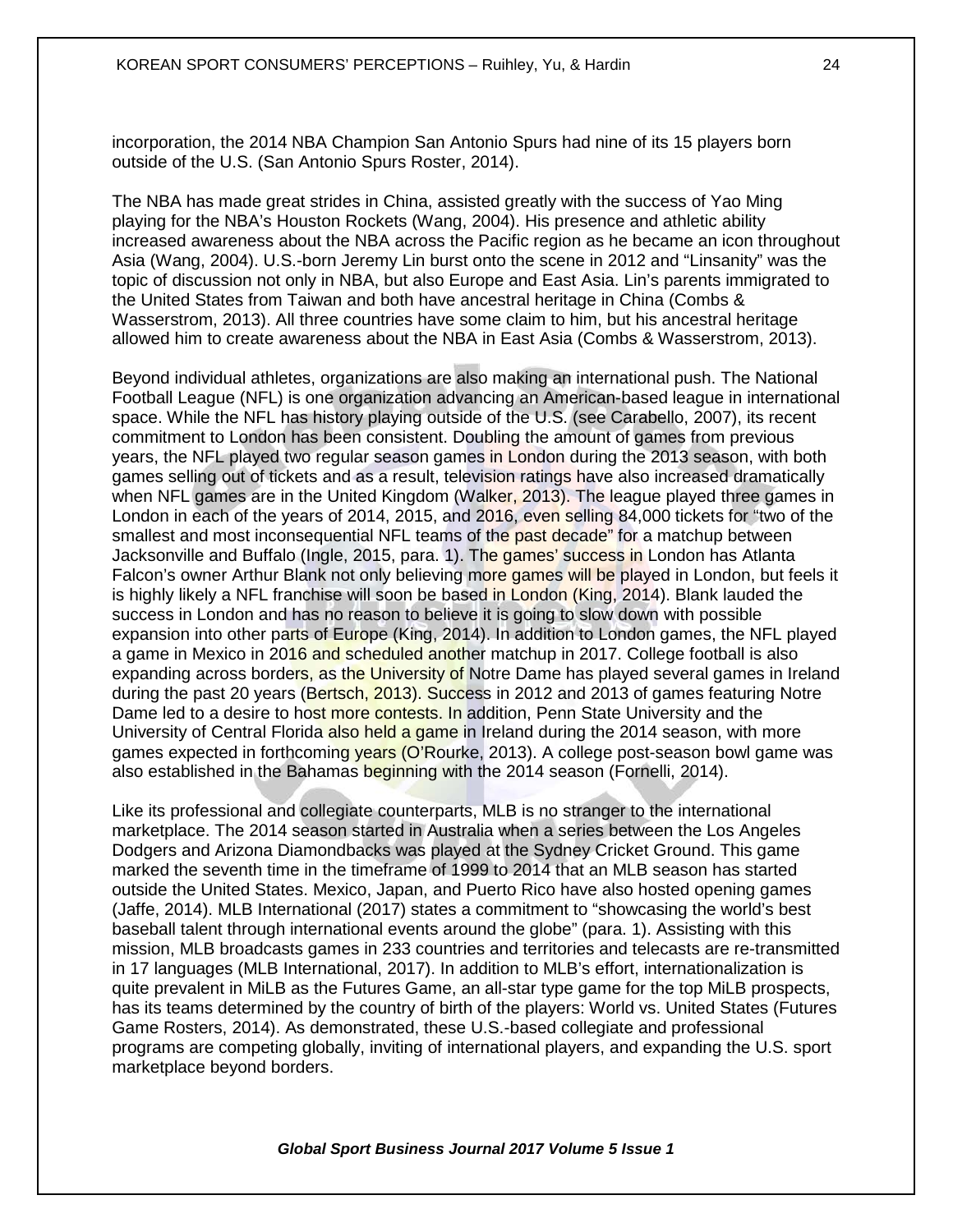#### *Korea's historical interest in United States sport*

One of the most recent countries to adopt more U.S. sport into everyday culture is South Korea. Three athletes, in particular, assisted in this dispersion of American sport. The first came in the early 1990s when Korean television began broadcasting NBA games. In particular, the athletic prowess of Michael Jordan expanded international television broadcasting for the NBA and increased the amount of news and press coverage from Korean outlets (Cho, 2009). However, primarily basketball fans consumed U.S.-based sport at that time. The second influential athlete took Korean interest in U.S.-based sport to a new level. Chan Ho Park entered MLB in 1994, signing with the Los Angeles Dodgers. Park began to flourish in MLB in 1996 appearing in 48 games and pitching more than 100 innings (Chan Ho Park Career Stats, 2014). A third influential athlete, in the realm of professional golf, helped further propel U.S.-based Ladies Professional Golf Association Tour (LPGA) into Korean culture. Women's golfer Se Ri Pak quickly became a major force on the tour. In her 1998 rookie year, Pak won four events including two majors, the McDonald's LPGA Championship and the U.S. Women's Open (Se Ri Pak Bio, 2014).

When South Korea was overwhelmed by an economic crisis, both Chan Ho Park and Se Ri Pak's athletic performances were a solace to the pain-stricken Korean society and as a result, Korean people supported and took a great interest in the two (Lee, 2012). Korean media began to broadcast their games and events live. A Korean broadcasting company, ITV, secured exclusive rights to broadcast all Los Angeles Dodgers' games in South Korea because of Park's emergence in MLB. ITV paid \$5.5 million over three years for these rights (Maeng, Lee, & Cho, 2012). This was a major step for U.S.-based sport permeating South Korean culture. In addition, licensed MLB shops were built in Korean cities and sold uniforms, hats, and clothes of all MLB teams. These products have been purchased and worn by celebrities and seen in television programs and popular press. As a result, this product placement has branded MLB team names and logos to the Korean public (Lim, 2005).

The growing interest in U.S. sport in South Korea has led to Korean-based companies further examining and understanding the effect of advertisement through sport marketing. For example, companies like Hyundai, Kia, and Samsung have all purchased NFL Super Bowl commercials for a sport their citizens do not compete or host. Other Korean companies have working relationships with MLB teams like the Los Angeles Dodgers, which has drafted many Korean players (Lee & Hyun, 2010). MLB, NBA, the Ultimate Fight Championship (UFC), LPGA, and PGA are all broadcast in South Korea. The top priority of the aforementioned leagues for Korean broadcasting companies has revolved around delivering the games of the Los Angeles Dodgers and Texas Rangers, for which Hyun Jin Ryu and Shin Soo Choo were playing in 2017. MBC Sports Plus, a MLB broadcast rights holder since 2010, renewed the contract through 2017 (Hong, Lee, & Lee, 2013). SPOTV relays NBA and UFC events to the Korean public, while LPGA and Professional Golfers' Association (PGA) events, where Korean players participate, are broadcast live via golf-specific cable channels.

#### *Purpose of the study*

U.S.-based sport organizations are actively marketing, promoting, and competing in international markets. This, coupled with the increase in international players participating in U.S.-based leagues, makes it important to understand how international sport fans view sport in the United States. The two-decade permeation of American sport into Korean culture makes a Korean view an appropriate first step in understanding this. Therefore, the purpose of this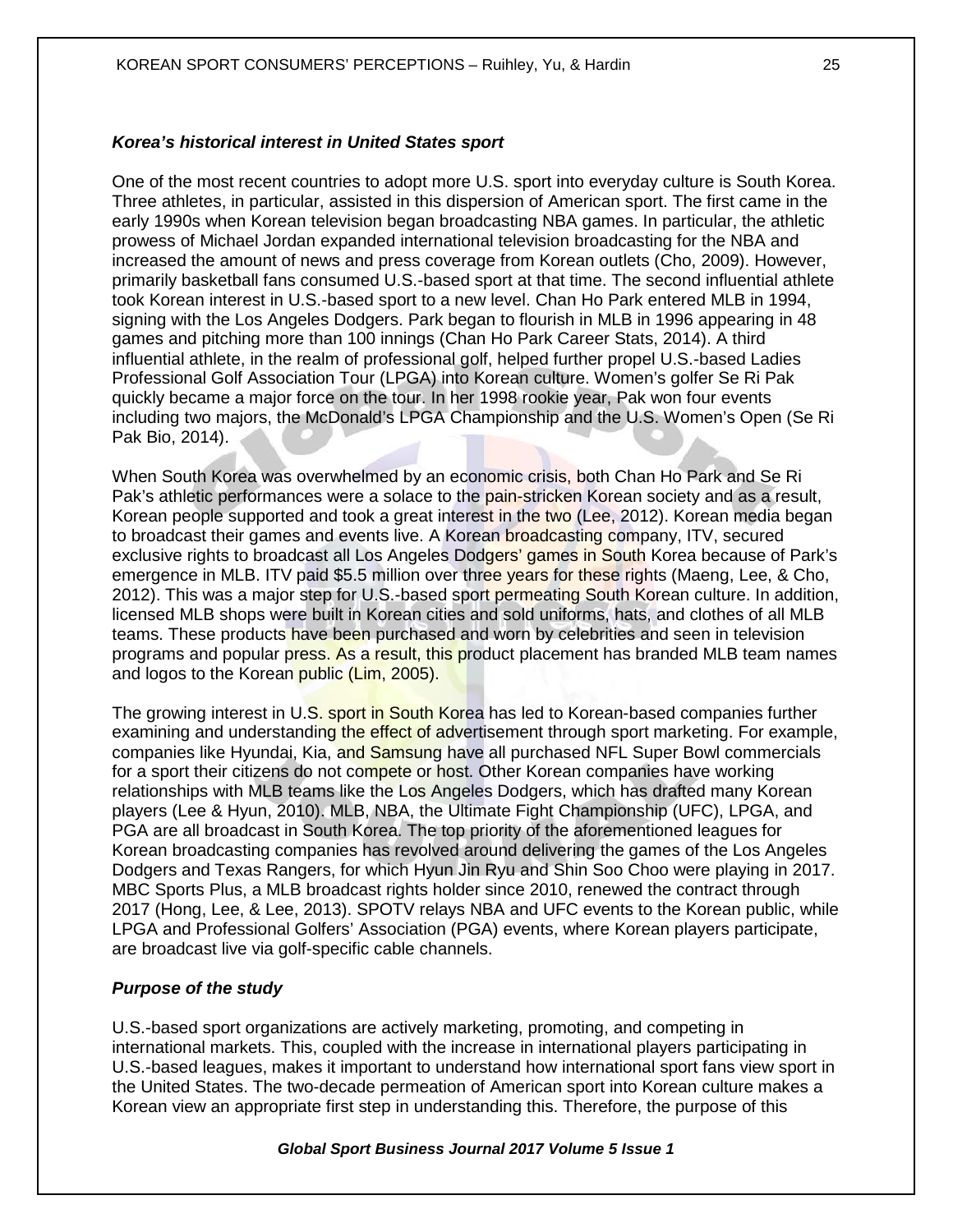research is to examine Korean sport spectators' perception and consumption of U.S.-based sport. This research asks Korean sport spectators if, how, and why they consume U.S.-based sport. This is formulated on concepts of sport media consumption, Schema Theory, and inspired by international sport collaboration and research. The significance of this research is found in the areas of furthering exploration into international markets, identifying international consumers that embrace U.S. sport, and learning more about the image of U.S. sport around the globe.

## **Conceptual Background**

## *Schema theory & framing*

Schema Theory is a way of understanding, organizing, and interpreting information. It is how people develop an understanding of their environment whether it be through personal interaction or media consumption. The understanding can range from events or people at the local level to sport on an international scale (Rumelhart, 1980). Schemas or views are formed as information pertaining to a person or event is comprehended by the recipient (Fiske & Taylor, 1991). The information regarding U.S.-based sport for Korean consumers is obtained through media consumption. Thus, it is also important to understand the way media can shape perception.

Through the international lens, U.S.-based sport is primarily consumed through numerous media channels. Whether it is across traditional forms of media such as television, radio, and newspapers or through evolving technology of web-based streaming or social media, international fans are exposed and have access to U.S. sport. Regardless of the vehicle, media is influencing how South Koreans are developing their perceptions of U.S.-based sport. Thus, their schemas or how they understand U.S.-based is primarily developed through media consumption. Scholars have shown how the media can influence public opinion and perceptions of people, events, places, and things (Entman, 1993; McCombs & Shaw, 1972). Consumers interpret content and ideas and perceptions are formed based on the content delivered via the many forms of media (Ghanem, 1997). It is through this interpretation or framing through media that perceptions are developed and understandings occur. The interpretation, which are labeled as frames, enable people "to locate, perceive, identify, and label" events or information (Goffman, 1974, p. 21). Gamson and Modigliana (1987) defined frames as a "central organizing idea or story line that provides meaning" to events related to an issue (p. 143). This framing ultimately impacts the schema that is formed by South Korean consumers in regards to U.S. based sport. Thus, *what* information about U.S.-based sport and *how* it is presented will influence the perception of it by South Korean consumers.

## *Sport media consumption*

Sport media consumption can occur in a variety of ways due to technological improvements during the first decade of the 21st century. Sport media consumption research includes examinations of motivations to watch televised sports; an area that has continued to offer research opportunities as the televised sports has grown in quality of the broadcast and quantity of broadcasts (Bryant, Comisky, & Zillman, 1981; DeNeui & Sachau, 1996; Goldstein & Arms, 1971; Raney & Depalma, 2006; Sargent, Zillman, & Weaver, 1998). The advent of Internet provided opportunities to study online sport consumption from a fan's perspective. Hur, Ko, and Valacich (2007) examined sport consumption from the perspective of shopping online for sportrelated products. Seo and Green (2008) examined consumption motives for sport team websites. Further research has examined fantasy sport participation motivation, (Dwyer & Kim,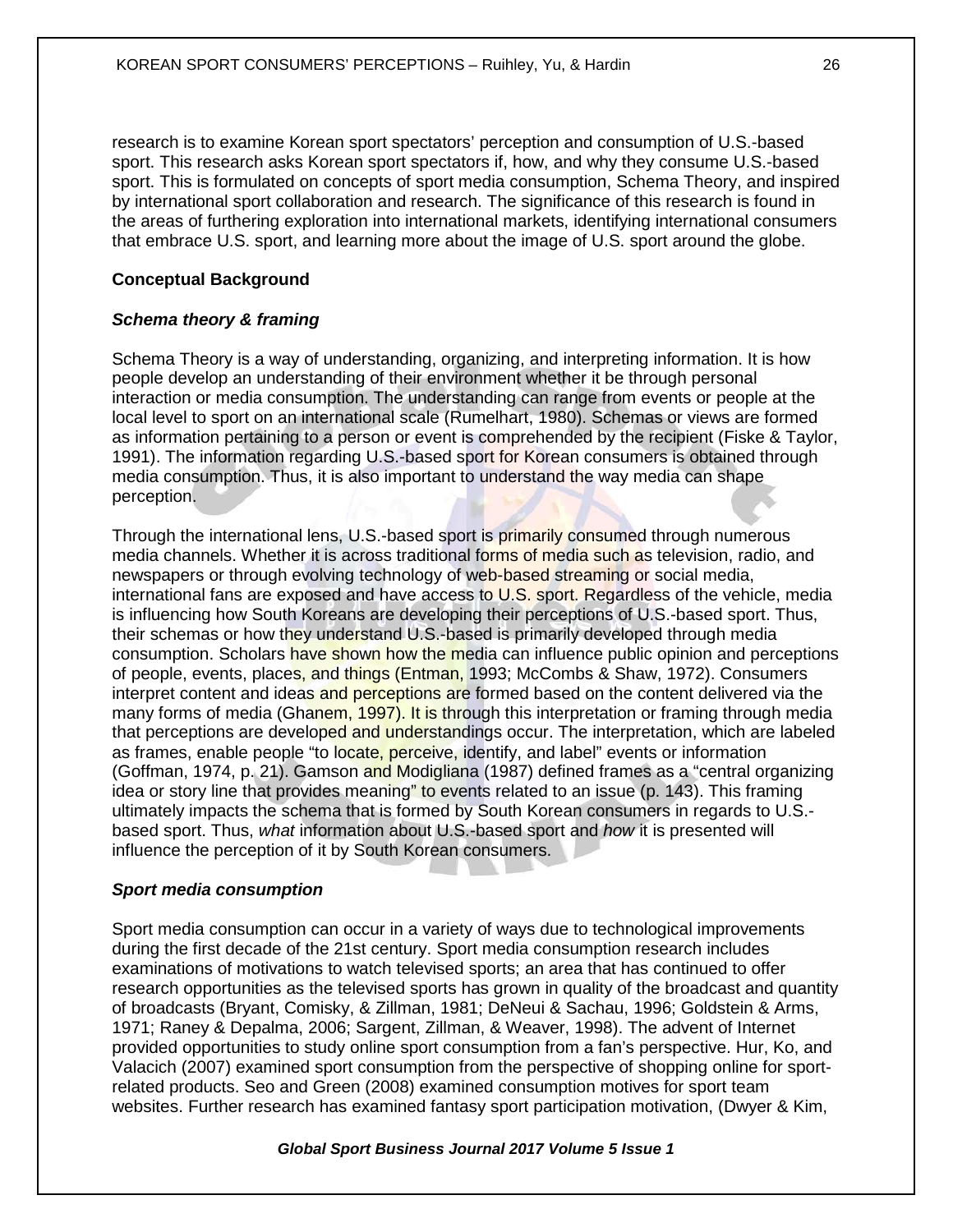2011; Ruihley & Hardin, 2011; Suh, Lim, Kwak, & Pedersen, 2010), motivation to use Web sites (Kwak & McDaniel, 2011; Suh & Pedersen, 2010), and motivation for message board use (Hardin, Koo, Ruihley, Dittmore, & McGreevey, 2012). The rise in popularity of Twitter and other social media platforms has provided opportunities to examine how and why fans use these communication outlets (Frederick, Choong, Clavio, & Walsh, 2012; Gibbs, O'Reilly, & Brunette, 2014; Sanderson, 2013). These studies have all examined motivations to consume mediated sports and information about sports. There are contextual differences but the motivations generally fall into the categories of information, entertainment, leisure, social, fanship, team support, and personal interaction.

#### *Understanding global consumers*

It is important to examine global sport consumers with this research to improve understanding of international sport marketing and entrepreneurship, professional sport consumption, and learning about the view of U.S. sport from other cultures. This aligns and assists with the concept of glocalization, suggesting that multiple angles should be considered when importing American sport into a different country and culture.

Ratten and Ratten (2011) focused on an inherent "lack of integration" between sport cultures across the globe. Citing massive media events (e.g. the Olympic Games and World Football Cup) and global attention, the authors argued, practically and academically, that there are significant benefits in international learning. Consistent throughout their article was the idea of taking advantage of the marketing, business, and learning opportunities in a global environment. Specifically, as it relates to this research, the authors comment on the importance of identifying and advancing business into emerging markets (e.g. Asia).

Hsieh, Wang, and Yoder (2011) examined professional baseball fandom consumption across two different cultures consisting of fans from the U.S. and Taiwan. Similar to the aforementioned research, Hsieh et al. (2011) suggest a "lack of integration of [consumption factors], and our understanding on cultural differences is relatively sparse when explaining sporting event consumption behaviors" (p. 135). Most importantly, the authors state that family influence was much higher in the U.S., spectator motive of knowledge was only significant in the Taiwanese model, spectator motive of achievement was only influential in the U.S. model, and that much more demographic variables (e.g. gender, age, marital status, and travel distance to event) were influencers in the Taiwanese model (U.S. model only influenced by gender and age). Hsieh et al. (2011) stress the importance in examining different baseball cultures. There must be an understanding of how different cultures consume if sport organizations are going to spread across borders. In one particular important finding, Hsieh, et al. (2011) confirm and stress, "having more elite Asian players on the team has caused more identified Asian fans to watch MLB games" (p. 154; Cho, 2009). This finding, explained in one sentence, carries immense importance for sport managers and marketers hosting international players.

Cho (2009) brought forth ideas of glocalization and globalization. Robertson (1995) describes glocalization in "straightforwardly economic terms" as "the tailoring and advertising of goods and services on a global or near global basis to increasingly differentiated local and particular markets" (p. 28). Cho (2009) applies the concept of glocalization to U.S. sports in South Korea. Glocalization refers to the "global consumption of an American popular commodity and its various accommodations to local contexts" (p. 321). Cho (2009) outlines glocalization from *above* and *below*. *Above*, signifies collaboration between local governments, domestic and transnational corporations, and U.S. leagues to expand American sport. Examples of this, in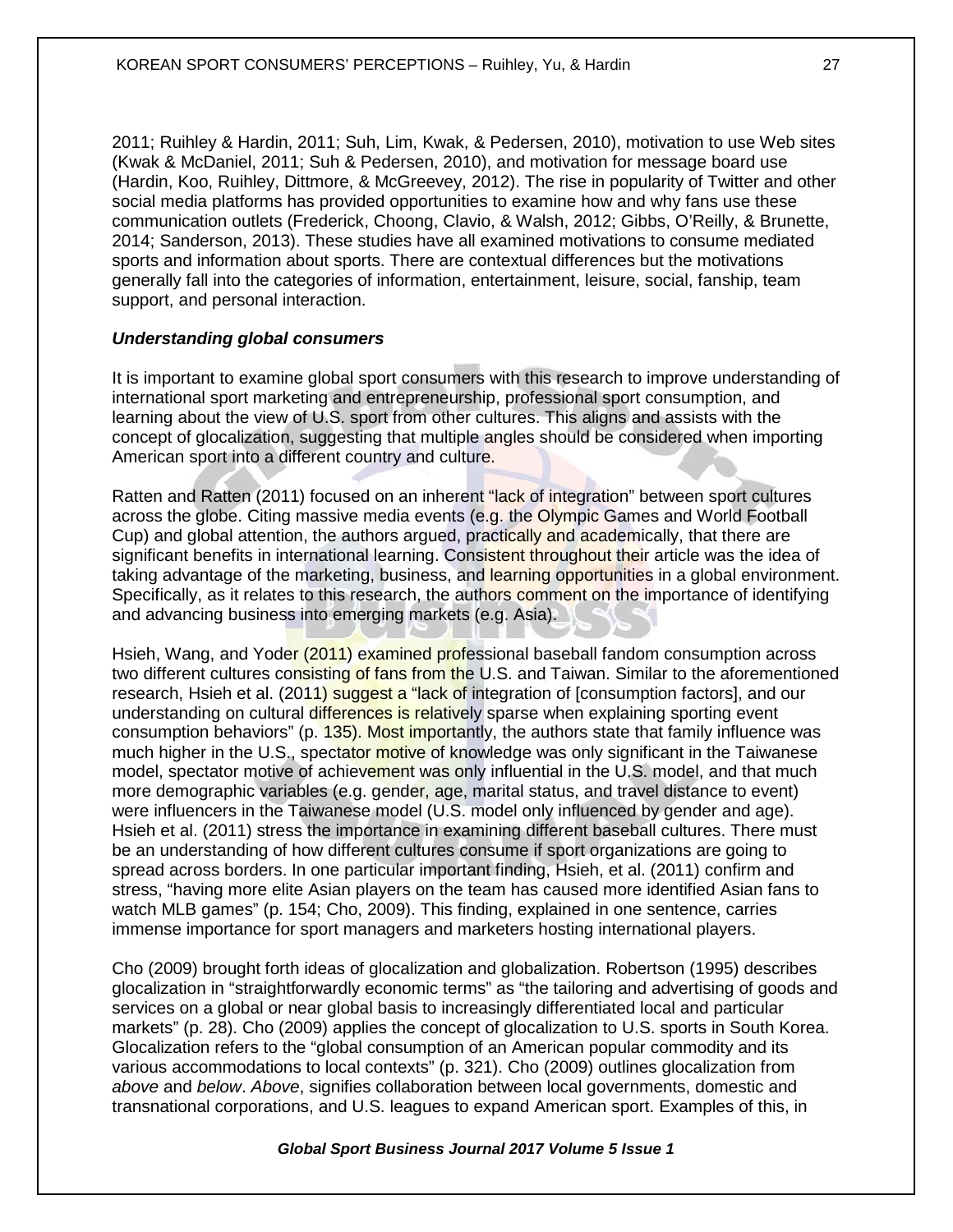South Korea, are government-operated public networks broadcasting international league games based on Korean athlete presence, the using of image and endorsement from international Korean player, and agenda-setting a broadcast "appealing to the national interests of Korean sports fans" (p. 322). *Below*, involves "diverse ways local sports fans consume and appropriate global sports" (p. 321). Examples of this involve the interconnectivity of fans, the relationships developed through international sport, and the online nature of how information is shared between people. Cho (2009) concludes that glocalization, of MLB in South Korea, "shows that the process…is multidimensional, involving both the global and the local" (p. 330).

#### *Purpose of the study and research questions*

Globalization and internationalization efforts of sport organizations across the world make it a necessity that researchers and practitioners learn more about consumption and motives of international consumers. The purpose of this research is to understand more about how Korean sport spectators perceive and consume sport based in the United Sates. The purpose of the study was not to examine the content of media consumed by Korean sport spectators but to understand their perceptions of U.S. sport through the use of media content. This research surveyed attendees of a Korean sporting contest and was guided by the following research questions:

RQ1: What media outlets do Korean sport fans use to consume U.S. sport? RQ2a: Why do Korean sport spectators choose to consume U.S. sport? RQ2b: Why do Korean sport spectators choose not to consume U.S. sport? RQ3: What differences do Korean sport spectators perceive between Korean and U.S. sport?

RQ4: What are the impressions of Korean sport spectators when Korean athletes compete in U.S. professional leagues?

#### **Methodology**

This research is part of a larger research project examining Korean sport fans. To gather information from Korean sport fans, both quantitative and qualitative measures were employed. This research utilized an in-person questionnaire distributed at Korean sporting events. The following sections will discuss the sample, procedure, instrumentation, and analysis.

#### *Sample and procedure*

The participants in this research consisted of Korean sport spectators (18 years of age or older). Participants were asked to complete a questionnaire and recruited from two professional baseball contests in Korean Baseball Organization (KBO) stadiums located in Gwangju and Daejeon, South Korea. Twenty-five recruiters were trained and positioned at two stadiums and were instructed to distribute a questionnaire to spectators. Recruiters were evenly distributed and oversaw specific sections within each stadium. Recruitment occurred twice in each stadium totaling four recruitment opportunities. Spectators were asked if they had previously completed the questionnaire prior to starting to assure questionnaires were only completed once. Recruiters distributed the questionnaire, gave instructions, and asked to have questionnaires returned to the recruiter upon completion once the spectator agreed to participate.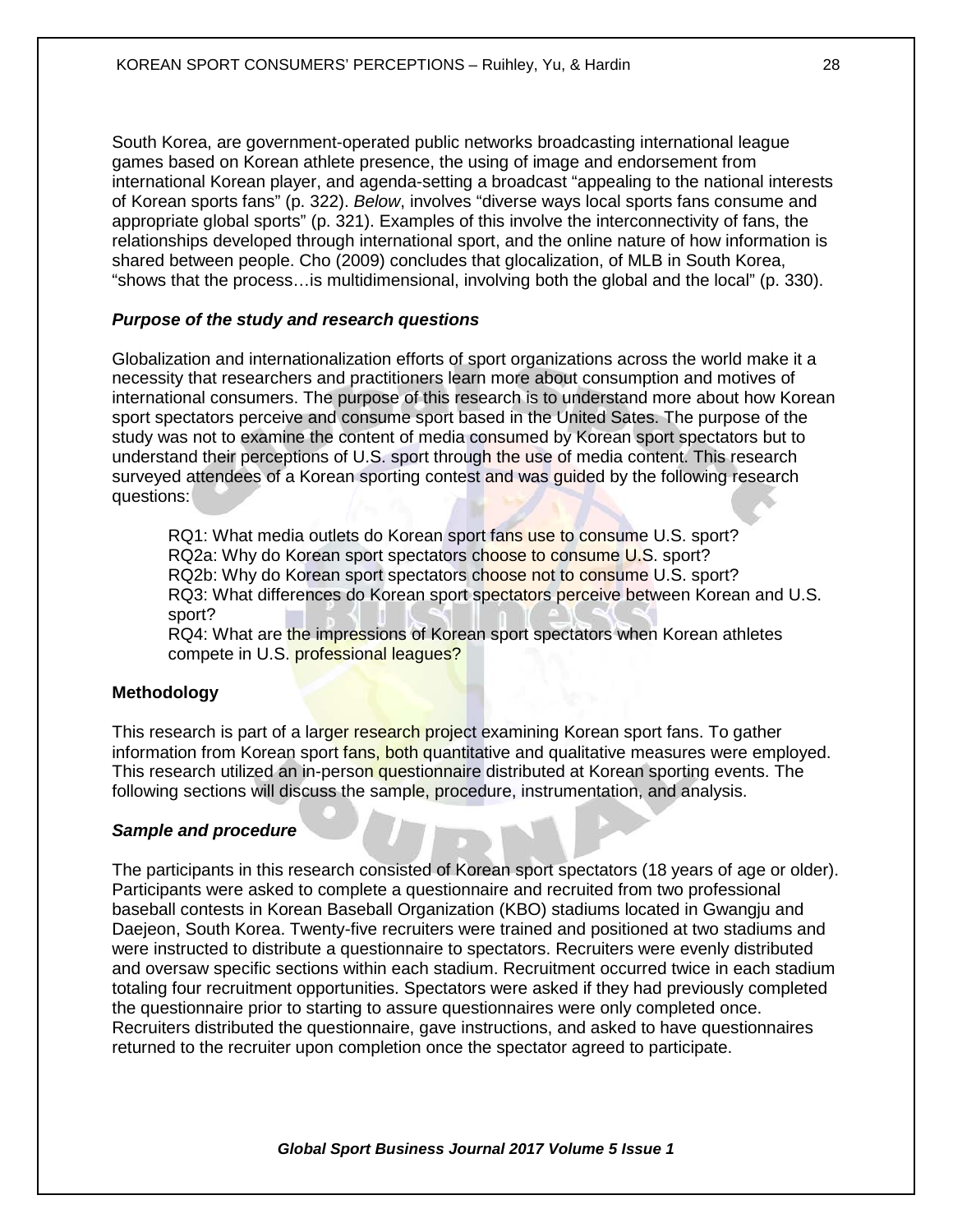#### *Instrumentation and analysis*

The questionnaire consisted of 83 questions, with both quantitative and qualitative measures, and split into three sections. The first section (15 items) addressed participant demographic and general sport consumption areas. The second section (eight items), and the section of focus for this research, focused on questions pertaining to American sport culture. Questions asked in this section focused their consumption of U.S. sport, how they consumed U.S. sport, perceptions of U.S. sport, and opinion when Korean athletes participate in U.S. sport leagues. The final section (60 items) inquired about participants' sport fandom. Understanding the importance of back-translation (Brislin, 1970), the questionnaire was prepared in English, translated into Korean, and then translated back to English to ensure accuracy. The questionnaire was only disseminated in Korean. Questions examining respondents' consumption habits of American sport and opinion of American sport culture were used to address the purposes of this study.

Demographic information was collected and analyzed utilizing descriptive and frequency analysis within SPSS 21.0. To address the open-ended responses, a thematic analysis was utilized following the open, axial, and selective coding procedures set forth by Creswell (2007). Open coding searches for commonality within responses and texts of the participant and "segmenting them into categories of information" (Creswell, 2007, p. 239-240). Axial coding draws out themes shared between multiple responses. Selective coding "takes the central phenomenon and systematically relates it to other categories, validating the relationships and filling in categories that need further refinement and developments" (Creswell, 2007, p. 240; Strauss & Corbin, 1990). Through these processes, participant responses were analyzed and organized into categories. Themes were developed based on similarities and differences within categories.

In order to maximize validity, the authors implemented verifying methods suggested by Anfara, Brown, and Mangione (2002). Peer debriefing and member check methods were utilized to maximize credibility of this study. Through interactions among authors and professionals including professors and experts in the field, the results were verified. After the validity and coding processes, themes and categories were entered into a frequency analysis, utilizing SPSS 21.0.

 $\bullet$ 

#### **Results**

## *Sample*

The sample consisted of 815 South Korean sport spectators. Questionnaires were collected from two different baseball stadiums (Hanhwa Eagles, *n =* 387; KIA Tigers, *n =* 428). The majority of participants were male (64.4%, *n =* 525), and participants were an average of 33.58 years old (SD = 8.63), with one child at home ( $u = 0.88$ , SD = 1.10), household income was approximately  $$72,092$  USD (SD =  $$88,145$  USD). The participants were asked if, in the past year, they had purchased any American sport merchandise and 43.07% (*n* = 351) indicated they had. Of those that had purchased, the average amount spent on American sport merchandise was \$141.65 USD. This spending ranged from \$9.70 to \$1,940.00 USD comprising of the following breakdown: 13.4% (*n =* 47) spent between \$9.70 to \$29.10 USD, 55.3% (*n =* 194) spent between \$33.95 to \$97.00 USD, 29.0% (*n =* 102) spent between \$116.40 to \$582.00 USD, and 2.3% (*n =* 8) spent between \$697.00 to \$1,940.00 USD.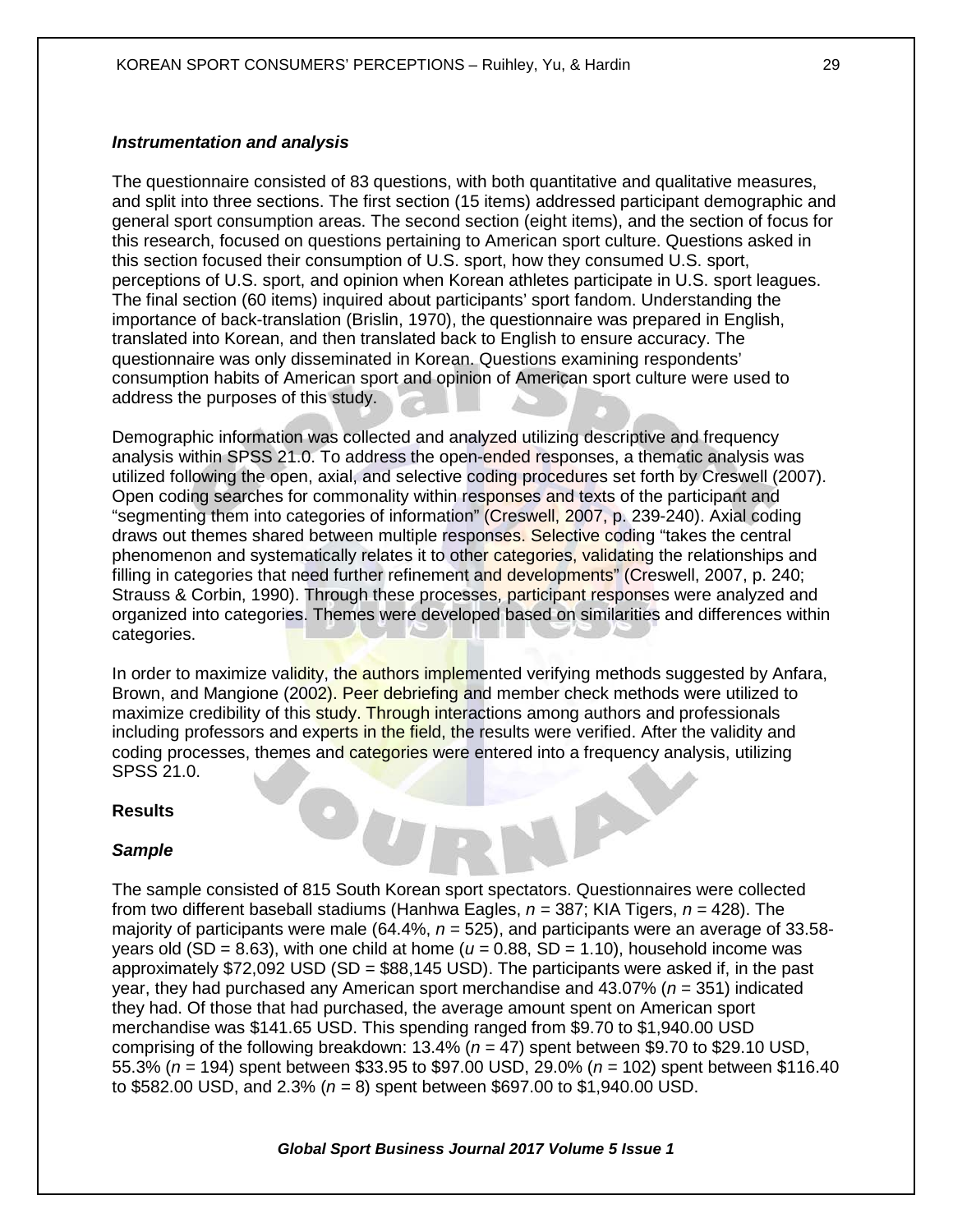## *Research Question 1*

The sample responded to what media outlets they use to learn about or follow American sport. Television was the most utilized mass outlet (85.64%, *n* = 698), followed by the Internet (63.56%, *n* = 518), newspapers (11.04%, *n* = 90), magazines (3.56%, *n* = 29), and radio/online radio/podcasts (0.98%, *n* = 8). Breaking it down further, a majority of the participants (75.8%; *n*  = 618) indicated they *actively* follow American sport. Of those, the order remained the same: television was the most utilized mass outlet (87.70%, *n* = 542), Internet (65.53%, *n* = 405), newspapers (11.97%, *n* = 74), magazines (4.69%, *n* = 29), and radio/online radio/podcasts  $(1.13\%, n = 7)$ .

## *Research Question 2*

The results for Research Question 2a and 2b reveal a majority of the participants indicating they *do actively* follow American sport (do follow, *n* = 616, 75.6%; do not follow, *n* = 199, 24.4%). The open-ended follow-up question asked participants why they did or did not follow American sport. Research Question 2a inquires why Korean sport spectators choose to consume American sport. The overwhelming top theme/reason for those following American sport was because of the *advancement of Korean players* in U.S. leagues (*n* = 401, 65.10% of active followers; 49.20% of sample). Understanding the context of data collection, the two athletes that were mentioned the most were baseball players Shin-Soo Choo and Hyun-Jin Ryu (both playing for MLB teams at time of data collection). The next themes for following American sport were the ideas that *American sport was more entertaining* (*n* = 54, 8.77% of followers; 6.63% of sample) and *American players had more talent* than Korean players (*n* = 47, 7.63% of followers; 5.77% of sample) (see Table 1).

| <b>Table 1:</b> Reasons For Following American Sport  |             |                                  |                         |
|-------------------------------------------------------|-------------|----------------------------------|-------------------------|
| Reason                                                | $\mathbf n$ | Percentage of<br>those following | Percentage of<br>sample |
| Korean player advancement                             | 401         | 65.10%                           | 49.20%                  |
| American sport is more entertaining                   | 54          | 8.77%                            | 6.63%                   |
| American players are more talented                    | 47          | 7.63%                            | 5.77%                   |
| To check on Korean player status                      | 29          | 4.71%                            | 3.56%                   |
| Like American sport                                   | 26          | 4.22%                            | 3.19%                   |
| American sport has better audience and infrastructure | 24          | 3.90%                            | 2.94%                   |
| American sport has more star players                  | 21          | 3.41%                            | 2.58%                   |
| Unique audience (e.g. body painting, shirtless, etc.) | 14          | 2.27%                            | 1.72%                   |
| Total                                                 | 616         | 100.00%                          | 75.58%                  |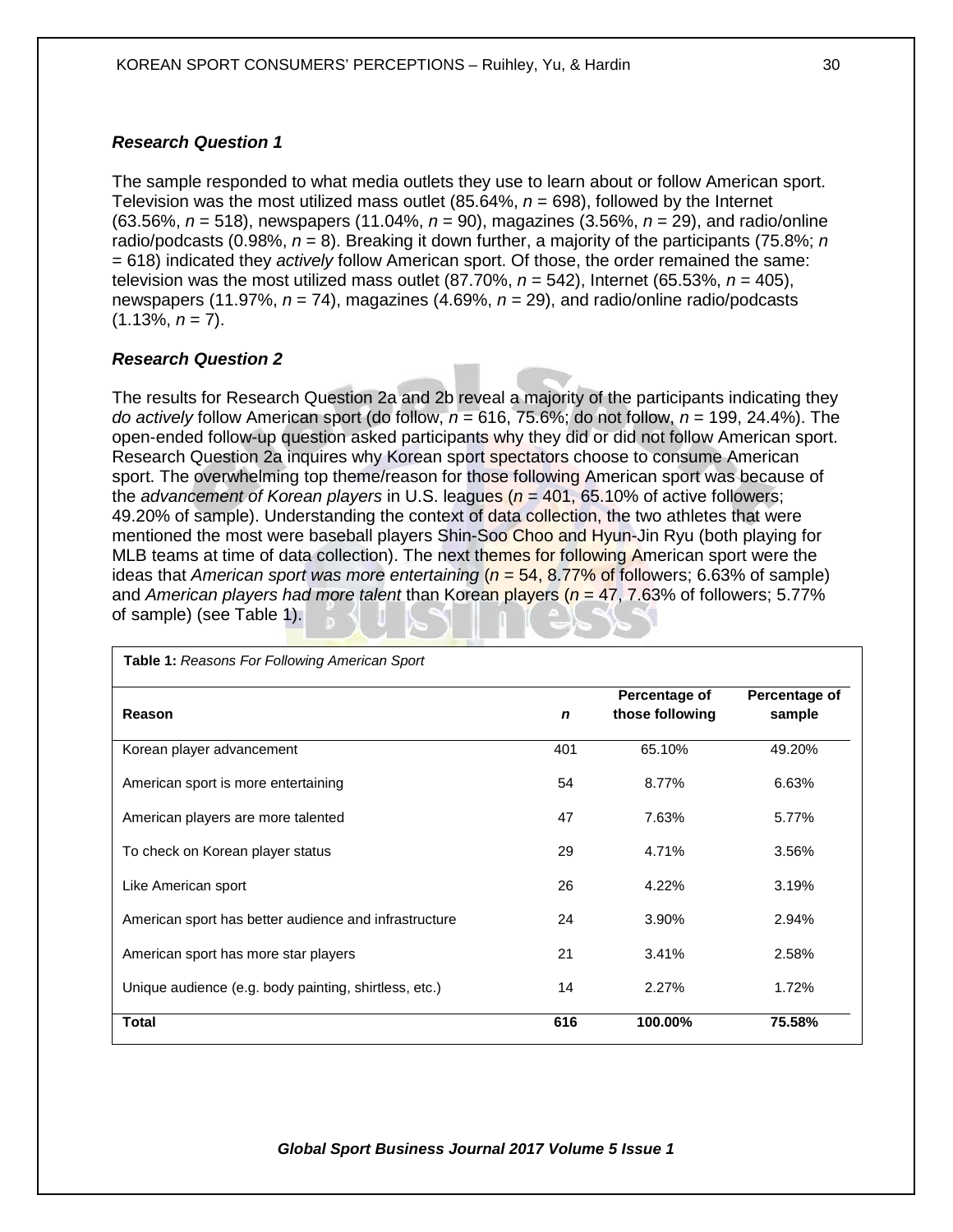| Reason                                        | $\mathbf n$ | Percentage of<br>those following | Percentage<br>of sample |
|-----------------------------------------------|-------------|----------------------------------|-------------------------|
| Not fully interested in sport                 | 69          | 34.67%                           | 8.47%                   |
| Only interested in Korean sport               | 49          | 24.62%                           | 6.01%                   |
| Korean sport is more entertaining and intense | 39          | 19.60%                           | 4.79%                   |
| Time difference                               | 19          | 9.55%                            | 2.33%                   |
| No interest if it does not have connection    | 15          | 7.54%                            | 1.84%                   |
| Korean player advancement                     | 8           | 4.02%                            | 0.98%                   |
| <b>Total</b>                                  | 199         | 100.00%                          | 24.42%                  |

Research Question 2b asks why Korean sport spectators choose not to consume American

sport. Results indicate the top choice as simply *not fully interested in sport* (*n* = 69, 34.67% of non-followers; 8.47% of sample), followed by having *only an interest in Korean sport* (*n* = 49, 24.62% of non-followers; 6.01% of sample), and *Korean sport being more entertaining* (*n* = 39, 19.60% of non-followers; 4.79% of sample) (see Table 2).

## *Research Question 3*

Four themes emerged, from Korean participants, when asked what they perceived to be different between Korean and American sport cultures. The themes consist of differences in industries (39.39%, *n* = 321), players (27.85%, *n* = 227), fans (17.79%, *n* = 145), and facilities  $(12.27\%, n = 100)$ . The following is a list of the coded categories for each theme (see Table 3).

- *Industry:* American sport industry is larger (25.86% of Industry group, *n* = 83), American sport has better infrastructure (23.99% of Industry group, *n* = 77), American sport professional teams invest more (15.26% of Industry group, *n* = 49), Different league structures and formation (10.59% of Industry group,  $n = 34$ ), American sport has better broadcasting systems/agreements (9.66% of Industry group, *n* = 31), American sport has better referees (5.61% of Industry group, *n =* 18), American sport has more professional teams (4.36% of Industry group, *n =* 14), American sport has better minor league systems (2.49% of Industry group, *n =* 8), and Korean sport is more concerned about player upbringing and background than American sport (2.18% of Industry group,  $n = 7$ ).
- *Players:* American players are more talented (70.93% of Players group, *n =* 161), American players have higher annual salary (15.42% of Players group, *n =* 35), American sport has more star players (9.69% of Players group, *n =* 22), and American sport has more international diversity (3.96% of Players group, *n =* 9).
- *Fans:* American sport has greater audience size (40.69% of Fans group, *n =* 59), different cheering style (33.79% of Fans group, *n =* 49), different fandom culture (17.93% of Fans group, *n =* 26), and different fan service from baseball team (7.59% of Fans group,  $n = 11$ ).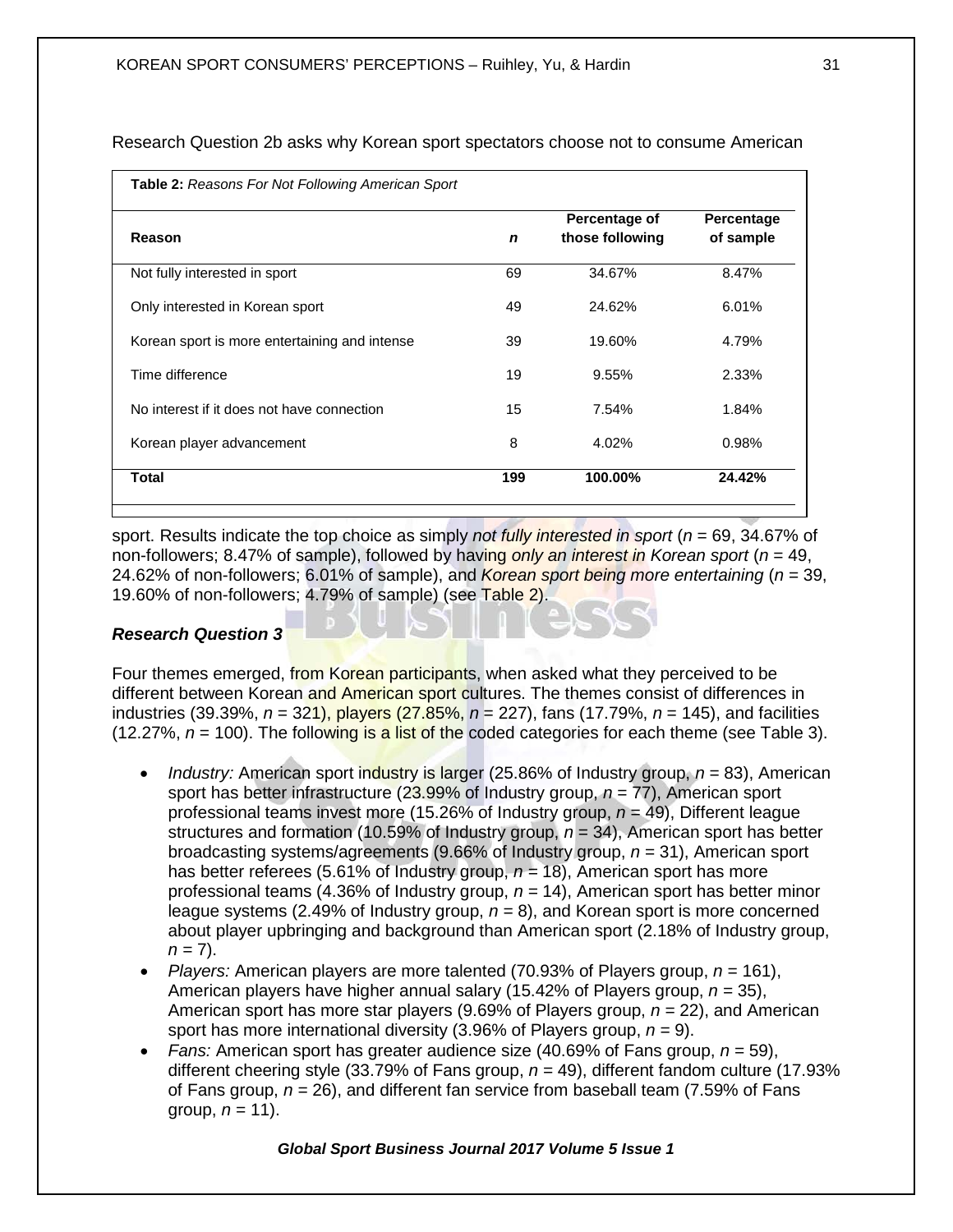| <b>Theme</b>                                                       | n   | In-Theme % | Sample % |
|--------------------------------------------------------------------|-----|------------|----------|
| <b>Industry</b>                                                    | 321 |            | 39.39%   |
| American sport industry larger                                     | 83  | 25.86%     | 10.18%   |
| American sport has better infrastructure                           | 77  | 23.99%     | 9.45%    |
| American professional teams invest more                            | 49  | 15.26%     | 6.01%    |
| Different league structure and formation                           | 34  | 10.59%     | 4.17%    |
| American sport has better broadcasting<br>systems/agreements       | 31  | 9.66%      | 3.80%    |
| American sport has better referees                                 | 18  | 5.61%      | 2.21%    |
| American sport has more professional teams                         | 14  | 4.36%      | 1.72%    |
| American sport has better minor league systems                     | 8   | 2.49%      | 0.98%    |
| Korean sport is concerned with player upbringing<br>and background | 7   | 2.18%      | 0.86%    |
| <b>Players</b>                                                     | 227 |            | 27.85%   |
| American players are more talented                                 | 161 | 70.93%     | 19.75%   |
| American players have higher annual salary                         | 35  | 15.42%     | 4.29%    |
| American sport has more star players                               | 22  | 9.69%      | 2.70%    |
| American sport has more international diversity                    | 9   | 3.96%      | 1.10%    |
| Fans                                                               | 145 |            | 17.79%   |
| American sport has greater audience size                           | 59  | 40.69%     | 7.24%    |
| Different cheering styles                                          | 49  | 33.79%     | 6.01%    |
| Different fandom cultures                                          | 26  | 17.93%     | 3.19%    |
| Different fan service                                              | 11  | 7.59%      | 1.35%    |
| <b>Facilities</b>                                                  | 100 |            | 12.27%   |
| American stadiums are larger and better                            | 95  | 95.00%     | 11.66%   |
| Differences in dome stadiums                                       | 3   | 3.00%      | 0.37%    |
| American sport has better dugouts                                  | 2   | 2.00%      | 0.25%    |

**Table 3:** *Korean Sport Spectators' Views of Differences Between Korean and American Sport*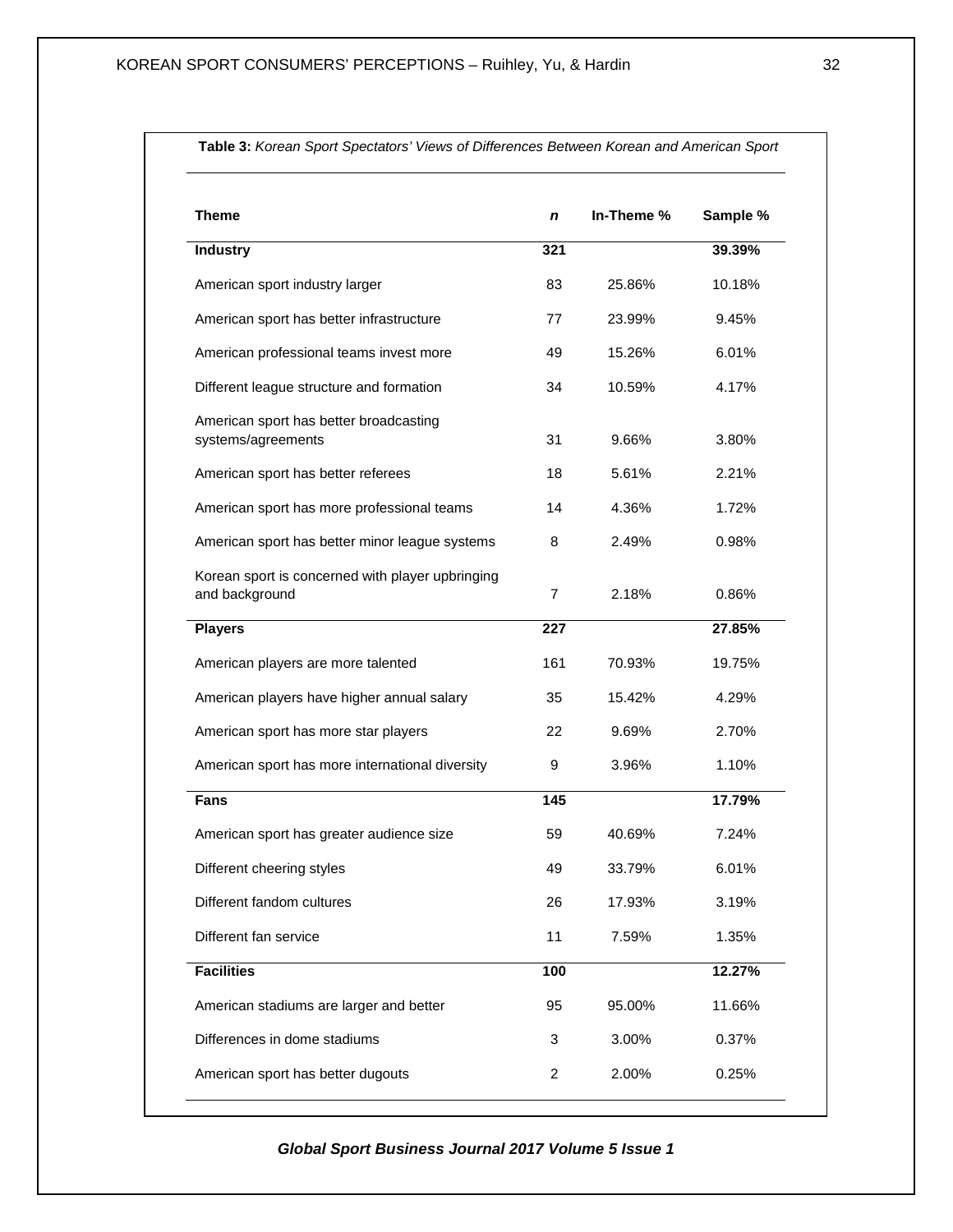• *Facilities:* American stadiums are larger and better (95.00% of Facilities group, *n =* 95), differences in dome stadiums (3.0% of Facilities group, *n =* 3), and American sport has better dugouts (2.00% of Facilities group, *n =* 2).

## *Research Question 4*

Research Question 4 sought to obtain the opinions and impressions of Korean sport spectators when a Korean athlete participates in American professional leagues. Overwhelmingly, 97.42% (*n =* 794) of participants answered with positive responses. The top themes within the positive response were *enhancement of national prestige* (46.85% of positive responses, *n =* 372), *glad for a Korean star advancing* (15.99% of positive responses, *n =* 127), and *overall pride in Korea* (14.11% of positive responses, *n =* 112). Other noteworthy responses consisted of: *Positive impact for Korean sport* (7.81% of positive responses, *n =* 62) and g*ive direction, hopes, and dreams to children* (5.92% of positive responses, *n =* 47). While a small portion of the data, there were negative responses (2.58% of sample, *n =* 21). These comments had only two components consisting of: athlete physical and mental burnout and decreasing of South Korea's sport level because star athletes leave for "better" league (see Table 4).

| Reason                                           | Percentage of |        |  |
|--------------------------------------------------|---------------|--------|--|
|                                                  | n             | Sample |  |
| <b>Positive</b>                                  | 794           | 97.42% |  |
| <b>Enhancement of National Prestige</b>          | 372           | 45.64% |  |
| Glad for Korean Start Advancing                  | 127           | 15.58% |  |
| Overall Pride in South Korea                     | 112           | 13.74% |  |
| Positive Impact for Korean Sport                 | 62            | 7.61%  |  |
| Give Direction, Hopes, and Dreams to Children    | 47            | 5.77%  |  |
| Korean Players Associated with Star Players      | 29            | 3.56%  |  |
| Foreign Currency Import                          | 28            | 3.44%  |  |
| Interest in Foreign Team with Korean Star Player | 17            | 2.09%  |  |
| <b>Negative</b>                                  | 21            | 2.58%  |  |
| Athlete physical and mental burnout and          |               |        |  |
| decreasing of South Korea's sport level          |               |        |  |

## **Discussion**

The results show heavy use of television, web-based media, and newspapers to consumer U.S.-based sport in Korea. Content is being selected and organized in a way to best meet consumer interest. Many Koreans are only seeing highlights and stories about Korean athletes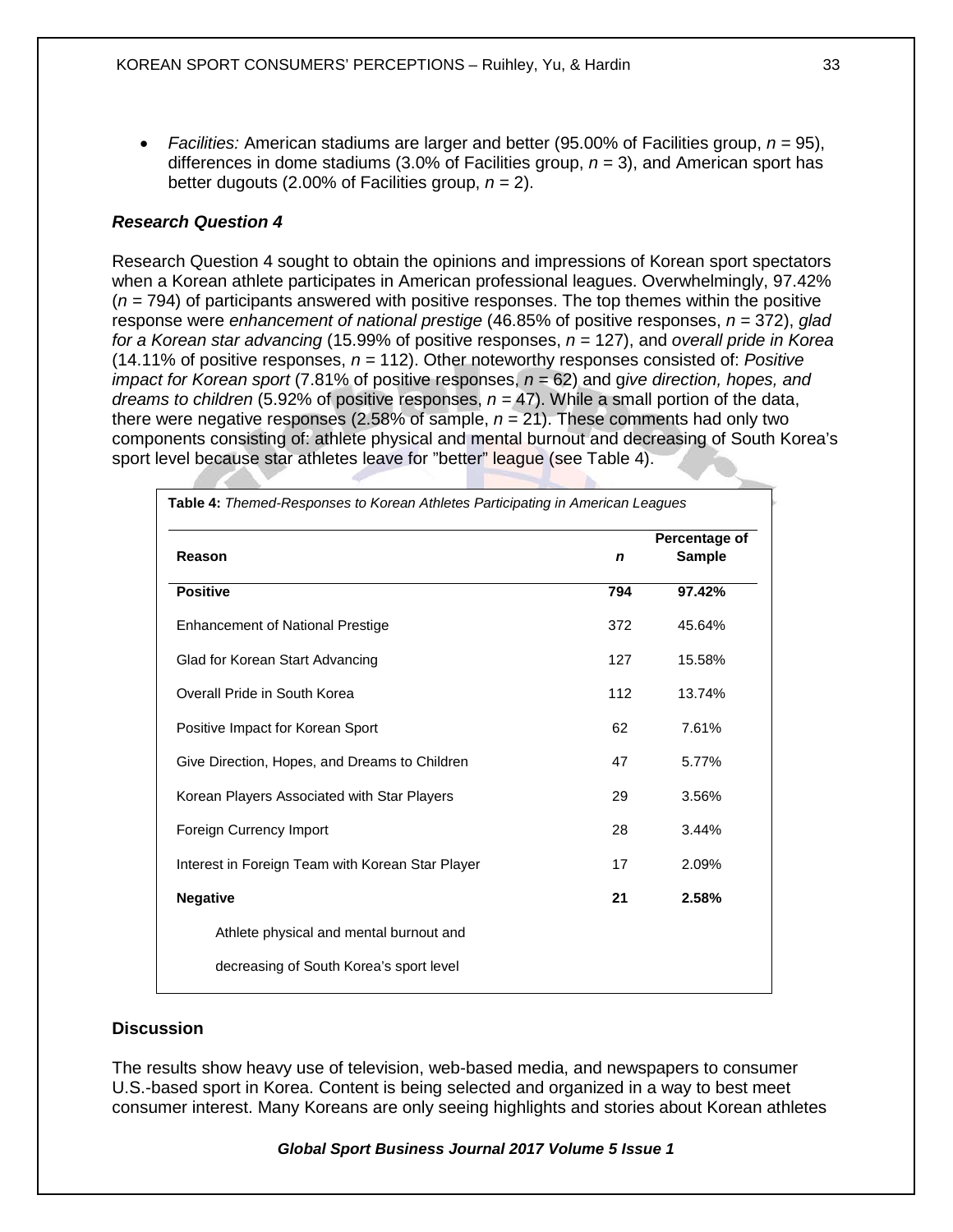or organizations that employ Korean athletes. Other details can be easily discovered and found, but the frame and spotlight is on the Korean aspects of the event, story, or sporting outcome. Further, many Korean live broadcasts of U.S.-based sport is translated and voiced-over the original English feed, leaving the framing solely in the hands of the Korean-language broadcast team. All of these aspects are impacting the perception of U.S.-based sport. These perceptions are being shaped by the media and influencing the view Koreans have of U.S.-based sports. These views can possibly influence media consumption habits, decisions to travel to the U.S. to watch events in person, the purchase of merchandise, and the development of fandom of sports in the U.S. This can create a market for U.S.-based sport to expand to further develop fans and revenue.

The results also show the Korean culture as active consumers of U.S.-based sport, purchasers of American sporting apparel, and very accepting towards the international expansion of U.S. sport into their sporting culture. Positive responses regarding Korean players participating in the U.S., media coverage of athletes in Korean, and accepted placement and consumption of U.S. sport retail all indicate an approval of this type of sport glocalization and globalization. This ties back directly to Robertson's (1995) description of glocalization: 'the tailoring and advertising of goods and services on a global or near global basis to increasingly differentiated local and particular markets" (p. 28). American sport is being custom-made to Korean culture specifically with a) media broadcasts shown in South Korea and commentated in Korean language, b) sport highlights of Korean and U.S. stars, and c) the building and offering of retail stores solely devoted to entire professional sport leagues like MLB and NBA stores (as opposed to teamspecific shops). Considering the positive interpretation, consumption, and sentiment towards U.S-based sport and the ability to specifically target, four major areas of discussion are warranted: a) consuming U.S. sport, b) communicating U.S. sport, c) purchasing power of international effort, and d) global impact.

## *Consuming American Sport*

Technological developments and increased access has made viewing and experiencing U.S. based sport much easier in the 21st century. High-definition televisions, satellite programming, and the expanding World Wide Web have enabled American sport to be consumed around the globe. Fans can now watch American professional sport games, read about their favorite American sports in content produced in the U.S., and interact with American sport in the U.S. and around the world. American sport teams and leagues are actively promoting their brand and image to a worldwide audience. The NFL is playing regular-season games in London, MLB is opening their seasons in Japan and Australia, and the LPGA Tour plans events around the world. This is just a snapshot of the global effort and reach of American-based sport.

The influx of international athletes in U.S. leagues also demonstrates the global nature of the sport product in the United States. Participants in this study clearly indicated that their interest in sport in the U.S. was heightened when Korean players were involved. This relates to sport media consumption motives of fanship and information, as participants want to monitor how well Korean players are performing, as well as to show support. The pressure to win in U.S. sport is no secret, and with that, organizations and coaches are always seeking the best players, regardless of nationality. This is evident by the influx of international athletes in professional and collegiate sport in the U.S. Recruiting and signing international athletes serves two primary functions for a team. One, it can improve the competitive product, and two, it can create a new fan base, a fan base that could encompass an entire country of new fans. In addition, the participants in this study also indicated a consumption of sport merchandise, which again shows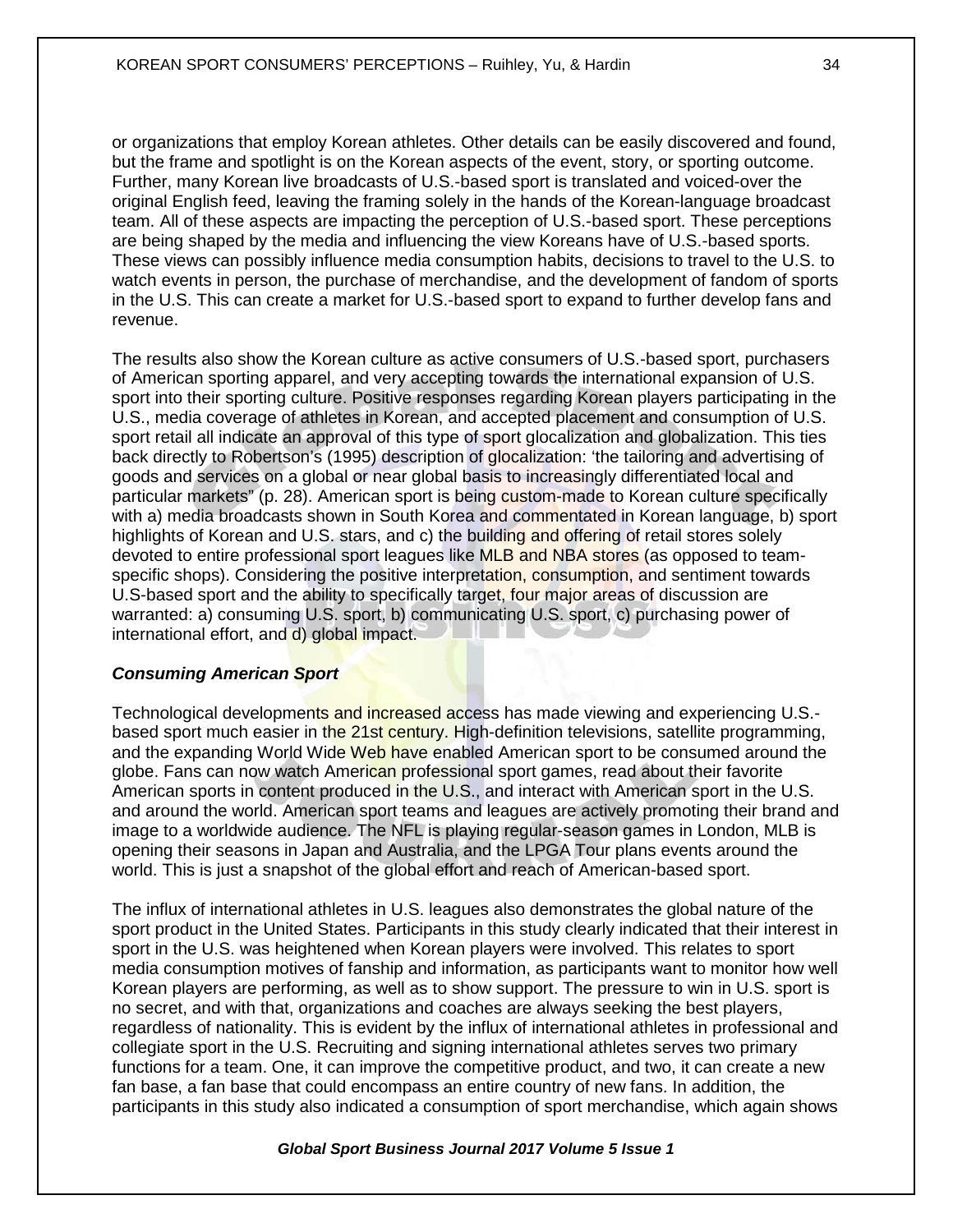fanship, as well as team support. Along with obtaining a new fan base, having international athletes on a team creates a new source of revenue and target audience. MLB's Los Angeles Dodgers take full advantage of this opportunity and had a promotional event called "Korea Night" in 2014. The night was comprised of Korean-based companies as sponsors, an honoring of the first Korean-born MLB player, and a promotional bobble-head of a Korean-born player. There was also a Tae Kwon Do on-field demonstration and the Korean national anthem was performed (Dodgers Press Release, 2014).

The Internet allows for people across the world to follow their country's athletes when they are competing in the U.S. It is common for colleges to broadcast non-revenue sports, such as tennis, via the Web allowing people to watch a fellow countryman compete in collegiate tennis matches. Message boards and other social networking sites also allow for social and personal interactions with other fans. This gives fans of the same nationality, living in the U.S., the opportunity to connect, as well as fans outside the U.S., the ability to interact with one another. In addition, this type of specifically tailored broadcast gives the media producer a targeted audience to promote products, merchandise, or the organization/university.

In many cases, a combination of sport media consumption motives are being met by watching an event as information, entertainment, leisure, team support, fanship, social, and personal interaction are at all play during the event. It is important that sport organizations and athletes in the U.S. understand this so they can take advantage of an international audience. ESPN has benefitted from this by producing a Spanish-based web site and the NBA has launched the NBA Global platform featuring links to NBA sites for people in Africa, Argentina, Austrailia, Brazil, China, Greece, Japan, and the U.K. (to name a few). The NBA has also introduced Latin nights, as well as Chinese nights, featuring uniforms with the team names in Spanish and Chinese ingame promotions celebrating each heritage. These events illustrate that the NBA is well aware of the marketing and business opportunities these communities have to offer.

## *Communicating American Sport*

The second area of discussion focuses on the communication and marketing efforts surrounding U.S. sport in South Korea. Arising simply out of the basic information collected from the participants, it was discovered that a staggering 75.8% of the sampled Korean sport spectators followed American sport. The primary reason for this consumption was the advancement of a Korean player in an American sport (65.10% of followers) followed by the idea that American sport is more entertaining (8.77% of followers). In addition, when examining participant opinion of the differences between Korean and U.S. sport, interpretations that came to the forefront about the American industry being larger, better operated, and invested in more, as well as American players having more talent, higher pay, and more fame. These results should give sport marketers great optimism in reaching out to an international population like South Korea. The challenge of creating brand awareness and brand equity is mostly accomplished.

Finding marketing and media avenues can be difficult when dealing with an international audience. While broad and far-reaching, these participants have identified their consumption preference. A majority of the Korean following of American sport came from television and the Internet with 87.70% and 65.53% of the sample, respectively, indicating consumption in these forms. While low, utilizing newspapers (11.97%) was the surprising third option, over magazines (4.85%) and radio (1.13%). These results show American sport marketers, that if targeted properly, they have the potential to reach Korean sport spectators that a) have an interest in the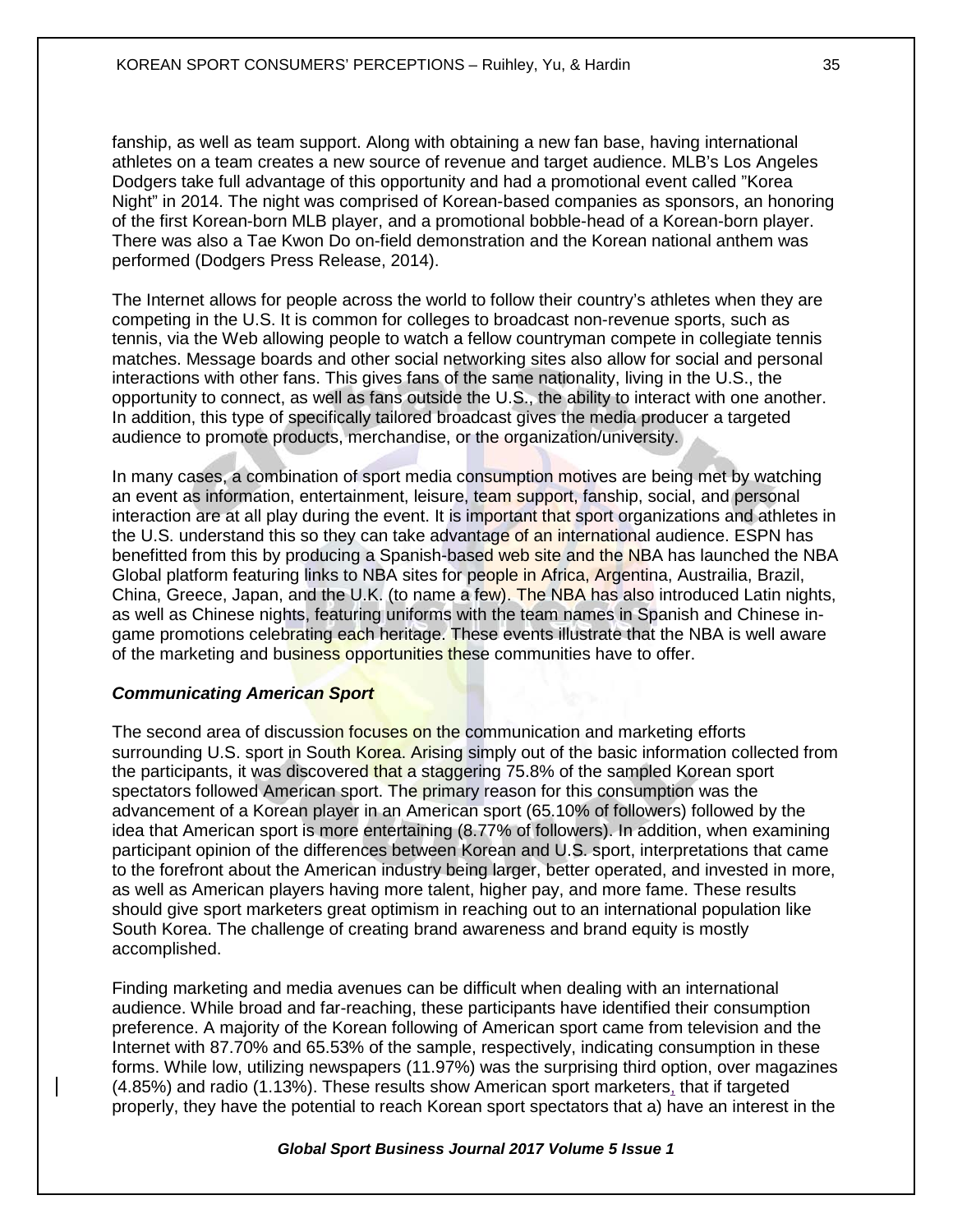product and b) are consuming through very popular and accessible mass media outlets. The two mass communication outlets of television and the Internet are the two primary means for international marketers, as they both are easily transmittable, adaptable, incredibly visual, can be produced and edited, and are able to offer live information. With the decreasing influence of print media in South Korea, it would be unwise for international sport marketers to utilize the more traditional print media, unless it is a true niche market still consuming with those outlets.

Focusing in on television, it is important to note that Korean broadcasting companies highlight American sport every day. These news broadcasts report on various sports consisting of MLB, NBA, National Hockey League (NHL), NFL and UFC. Especially, for the events where Korean athletes' activities are ongoing, such as MLB and LPGA, broadcasting companies deliver detailed highlights and reports whenever the contests are on or have concluded. In addition to covering Korean athletes, the news covers other major American sport news. For example, a perfect or no-hit game in MLB, news of a NBA star`s final game, or a variety of interesting plays during the NFL season are televised by sport news.

Korean broadcasters are most interested in MLB, where Shin Soo Choo and Hyun Jin Ryu compete (Maeng, Lee & Cho, 2012). MBC Sports Plus, one of sport-specialized cable channels in South Korea, relays live coverage of every game of Choo's and Ryu's teams, commentating over the American broadcast. Additionally, when Korean players compete against or with each other, media companies deploy a broadcasting team to the American venue and commentate in real time. Every day at 12 a.m., sport channels highlight every MLB game of the day. In the offseason, media outlets create and broadcast programs where they visit the spring-training camps of Korean players' teams.

Although not broadcasting as many games as MLB, NBA games and UFC fights are disseminated and attract a specific sport fan. Recently, many Korean fighters have entered matches with UFC, and as a result, television broadcasting of that sport has grown. As for NBA, the only games that are shown on Korean television are the games Koreans would have an interest. Examples of these types of games include an All-Star or playoff games. These games are topical and likely to feature sports stars most Koreans know. In addition, these games carry more intensity and weight than a regular season contest. With the popularity of some American sports, Korean culture has yet to have the demand to broadcast other popular sport matches to the Korean mass. This includes NFL and NHL. These sports most likely do not attract Korean consumption because of the intricate rules and a lack of information on players. As a result, these sport events are not broadcasted in South Korea.

## *Purchasing Power*

Another interesting finding shows that 43.07% of the sample indicated they had purchased sport merchandise based on U.S. sports within the past year. It is evident that not only are Korean sport spectators consuming American sport, they are investing into teams they are following. The average amount spent on American merchandise was \$141.65 USD. The media framing of Korean sport stars, which appears frequently on Korean television outlets or the Internet, has assisted in promoting American sport. As a result, many Koreans have a chance to learn about American sport, take an interest in American sport, and become fans of teams and individual athletes. Interest in athletes such as Clayton Kershaw, Miguel Cabrera, and Lebron James has increased due to their athletic excellence. This has caused some brands, for example MLB and NBA, to distribute and sell in South Korea. One factor assisting the American sport retail market is that in South Korea, just wearing sports clothing with the brand logos is seen as the latest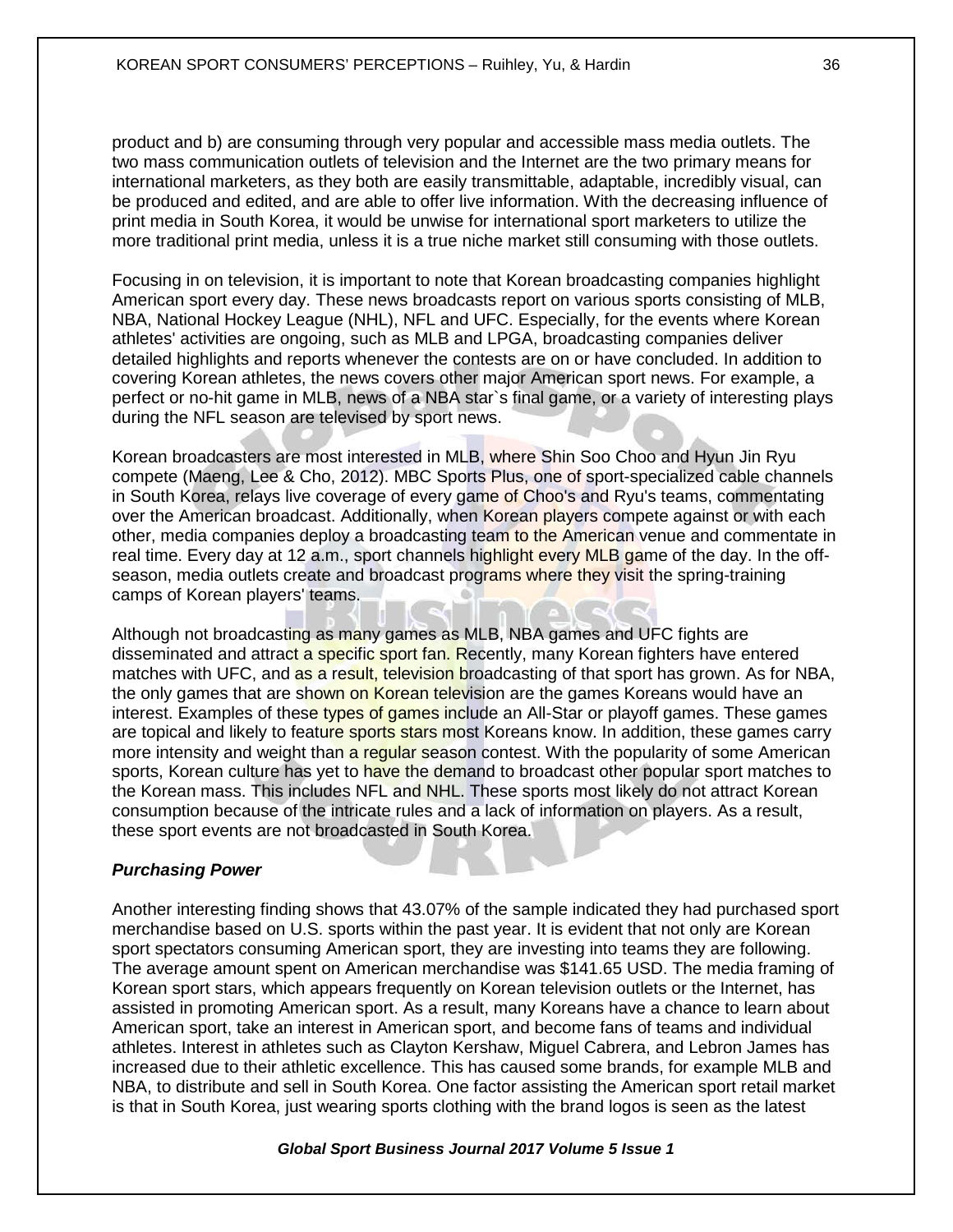fashion. Korean students go to school, wear clothes with brand logos of teams, such as the New York Yankees or Los Angeles Lakers, and are equipped with information about American sport from reports from television and the Internet. This type of consumption and purchasing potential indicates that it is more than just buying a hat or jersey; there are real financial opportunities available for American sport merchandisers and brands. This has the potential of a perfectstorm-scenario for sport marketers: 1) star athlete from target country, 2) target country accepting of star athlete participation in other leagues, 3) expendable spending from target country, and 4) identification of most used media outlets to follow U.S-based sport by target country.

## *Global and Societal Impact*

While not directly dealing with marketing or communication implications, a finding that was truly remarkable to consider dealt with the impact sport, and in this case American sport, can have on an entire country. Understanding perception is difficult and only amplified when in a global context. In this case, would Korean perception be positive when an athlete leaves for the U.S. because the participation is at the "highest" level? Or, would perceptions be negative because the athlete was recruited and signed to a league outside of their country? The results were tremendously positive (97.42% of sample has positive response). Top reasons supporting this response dealt with major emotional areas of enhancement of national prestige, happiness for the Korean star advancing, positive impact for Korean sport, and giving direction, hopes, and dreams to children. With results like that, this goes from being a business or game that signed an international player to something far deeper. Administrators taking on international players need to quickly understand if that player's home country is similar to this Korean sample. If so, there are so many amazing opportunities to impact a global society, reach and inspire people, and, in this case, enhance an entire national image.

## **Conclusion**

The purpose of this research was to learn more about how Korean sport fans perceive and interpret U.S. sport. Results indicated a large majority of the sample consuming sport in the U.S., following through mass media outlets of television and the Internet, and purchasing sport merchandise based on U.S. sports. Korean sport spectators followed U.S. sport because of the national pride they possess when Korean athletes participate in these leagues and because of the perceived prestige and skill of the professional leagues. In addition, Korean sport spectators exhibited great character when conveying joy for their nation, Korean sport, and athlete when an athlete is recruited, signed, and competes in an American league. This study has shed light on one international relationship in an ever-shrinking global sport society. This type of work could be expanded to cover more international partnerships, outreach, athlete participation, and a wider sport fan base (as this research collected only from baseball spectators). There are athletes all over the world partaking in 'more prestigious' international leagues from baseball in the U.S., cricket in India, or soccer/futbol in European countries. More explorations could chronicle the experience of the athlete, his/her home community or nation, or the shared experience of both when the athlete participates in an international league. In addition to studying these experiences, future research could examine the administrative processes of a) selection of media content and frames, b) recruiting and signing of international athletes, and c) understanding the cultural importance of having an international athlete partake in the sport.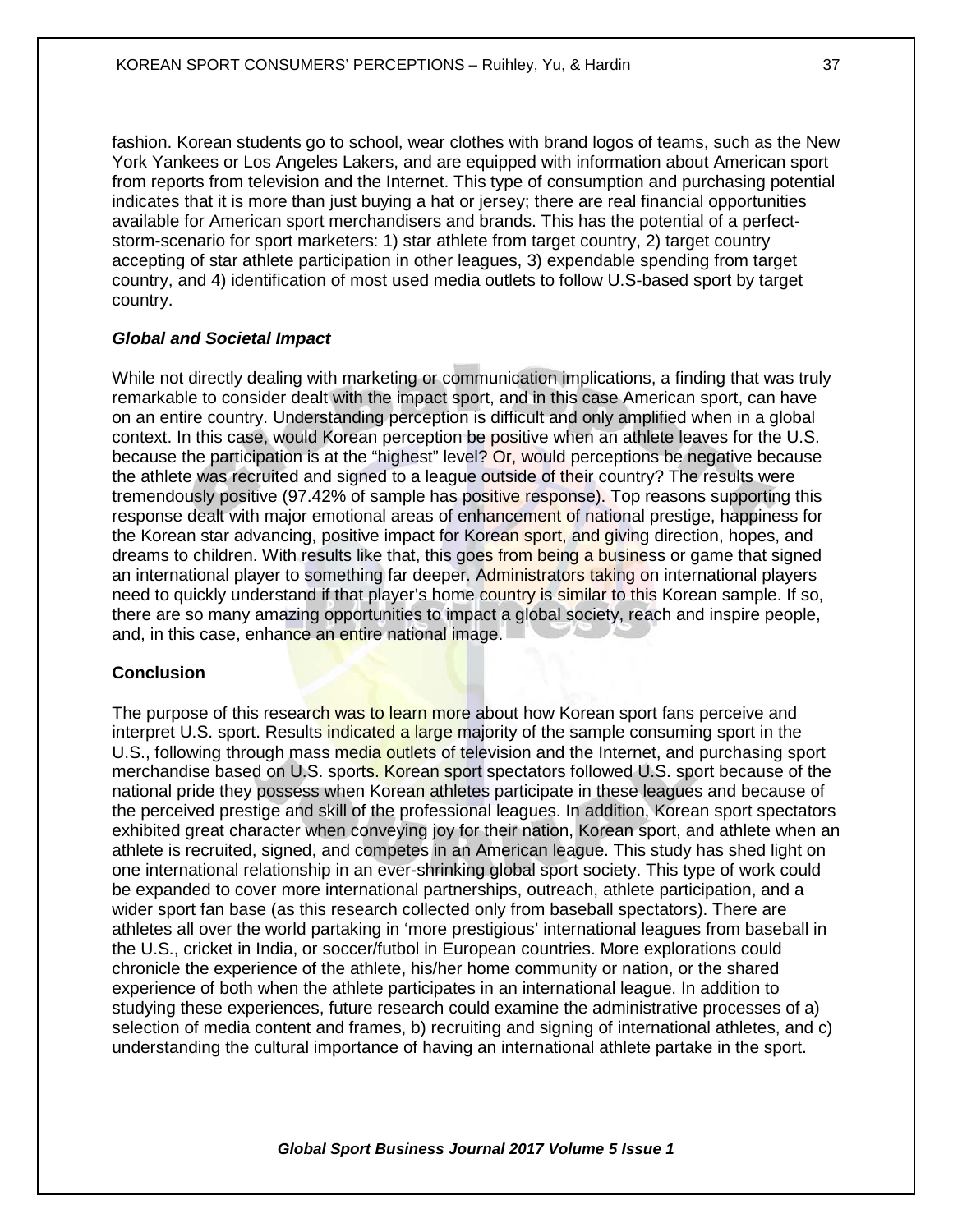#### **References**

- Anfara, V. A., Brown, K.M., & Mangione, T.L. (2002). Qualitative analysis on stage: Making the research process more public. *Educational Researcher, 31*(7), 28-38.
- Associated Press. (2017). MLB opens season with record percentage of foreign-born players. Retrieved from http://www.foxnews.com/us/2017/04/05/mlb-opens-season-with-recordpercentage-foreign-born-players.html.
- Bertsch, M. (Ed.). (2013). 2013 University of Notre Dame Football Media Guide. Notre Dame, IN: University of Notre Dame Athletics Media Relations Department.
- Brislin, R. W. (1970). Back-translation for cross-cultural research. *Journal of cross-cultural psychology*, *1*(3), 185-216.
- Bryant, J., Comisky, P., & Zillman, D. (1981). The appeal of rough-and-tumble play in televised professional football. *Communication Quarterly*, 29, 256-262.
- Carabello, D. Quick facts: History of NFL games outside the United States. Retrieved from http://www.nfl.com/international/story/09000d5d80384711/article/quick-facts-history-ofnfl-games-outside-the-united-states.
- Chan Ho Park Career Stats. (2014). Chan Ho Park career stats. Retrieved on June 27, 2014 from http://mlb.mlb.com/team/player.jsp?player\_id=120221#gameType=%27R%27&statType

=2&sectionType=career&season=2010&level=%27ALL%27

- Cho, Y. (2009). The glocalization of US sports in South Korea. *Sociology of Sport Journal*, *26*(2), 320-334.
- Combs, M. T. Wasserstrom, J. N. (2013). The guard's three bodies: Linsanity, celebrity and national identity. *The International Journal of the History of Sport, 30*(11), 1259-1270.
- Creswell, J.W. (2007). *Qualitative inquiry & research design: Choosing among five approaches*  (2nd ed.). Thousand Oaks, CA: Sage Publications.
- DeNeui, D. L. & Sachau, D. A. (1996) Spectator enjoyment of aggression in intercollegiate hockey games. *Journal of Sport and Social Issues, 20*(1), 69-77.
- Dodgers Press Release (2014). Korea Night presented by Korea Tourism Organization, Hyun-Jin Ryu bobblehead presented by Asiana Airlines is May 27. Retrieved from http://losangeles.dodgers.mlb.com/news/article.jsp?ymd=20140516&content\_id=756865 76&vkey=pr\_la&c\_id=la
- Dwyer, B. & Kim, Y. (2011). For love or money: Developing and validating a motivational scale for fantasy football participation. *Journal of Sport Management, 25*(1), 70-83.
- Entman, R. M. (1993). Framing: Toward clarification of a fractured paradigm. *Journal of communication*, *43*(4), 51-58.

Fornelli, T. (2014). Bahamas Bowl will be played Christmas Eve. Retrieved from http://www.cbssports.com/collegefootball/eye-on-college-football/24554293/bahamasbowl-will-be-played-christmas-eve

Frederick, E. L., Choong, H. L. Clavio, G., & Walsh, P. (2012). Why we follow: An examination of parasocial interaction and fan motivations for following athlete archetypes on Twitter. *International Journal of Sport Communication, 5*(4), 481-502.

Fiske, S T., & Taylor, S. E. (1991). *Social Cognition* (2nd ed.), New York: McGraw-Hill.

- Futures Game Rosters. (2014). Future game rosters. Retrieved from
	- http://www.baseballamerica

.com/minors/futures-game-rosters/

- Gamson, W. A., & Modigliani, A. (1989). Media discourse and public opinion on nuclear power: A constructionist approach. *American journal of sociology*, 1-37.
- Ghanem, S. (1997). Filling in the tapestry: The second level of agenda-setting. In M.E. McCombs, D.L. Shaw & D. Weaver (Eds.), *Communication and democracy: Exploring*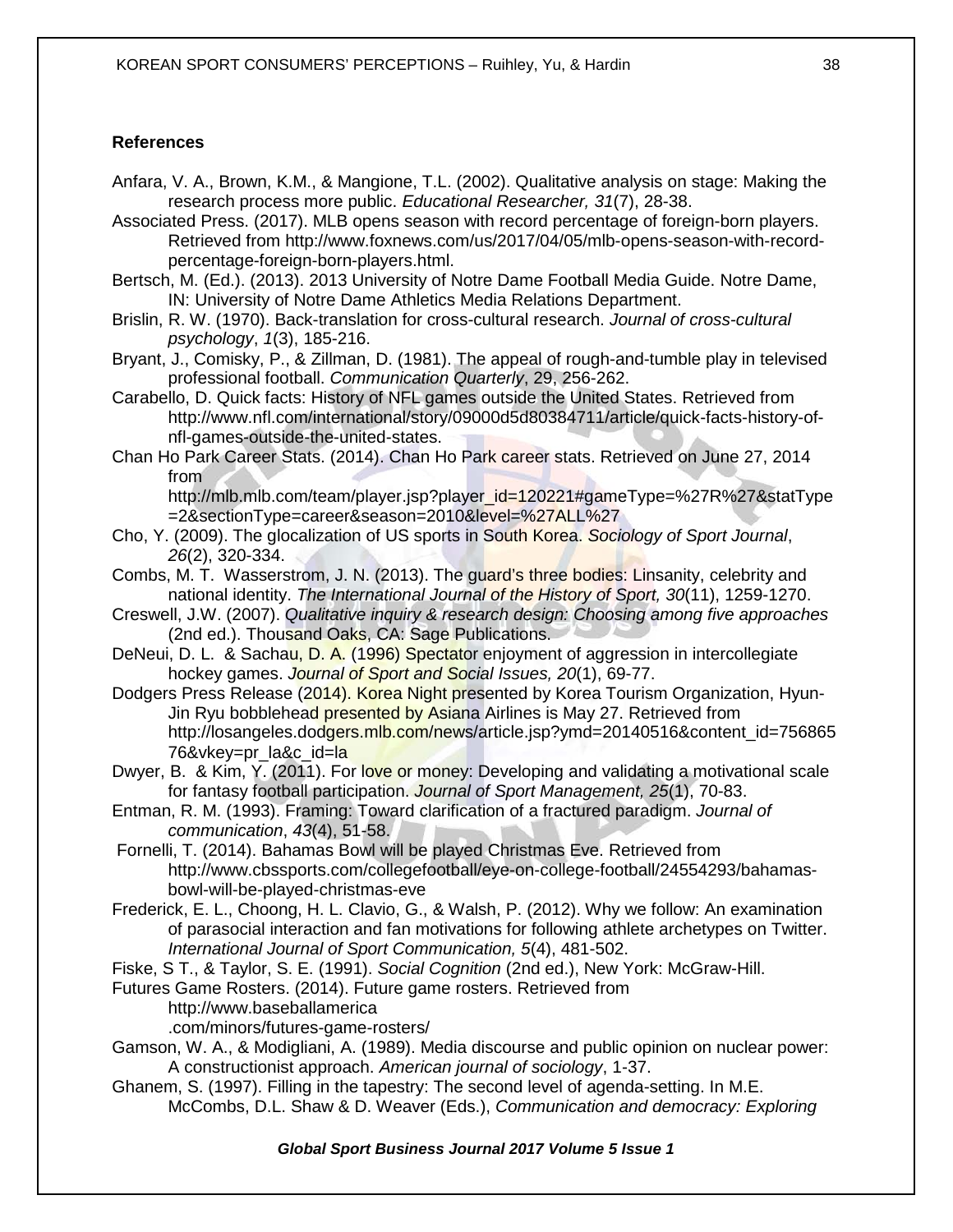*the intellectual frontiers in agenda-setting theory* (pp. 3-14). Mahwah, NJ: Lawrence Erlbaum Associates.

- Gibbs, C., O'Reilly, N., & Brunette, M. (2014). Professional team sport and Twitter: Gratifications sought and obtained by followers. *International Journal of Sport Communication, 7*(2), 188-213.
- Goffman, E. (1974). *Frame analysis: An essay on the organization of experience*. Harvard University Press.
- Goldstein, J. H. & Arms, R. L. (1971). Effects of observing athletic contests on hostility. *Sociometry, 34*, 83-90.
- Gruber, D. A. (2014). Break point: A case study of how globalization and technology led to new tennis media gatekeepers in the United States. *International Journal of Sport Communication, 7*(2), 126-141.
- Hardin, R., Koo, G, Ruihley, B. J., Dittmore, S. & McGreevey M. (2012). Motivation for consumption of collegiate athletics subscription web sites. *International Journal of Sport Communication, 5*(3), 368-383.
- Hong, S. I., Lee, J. H. & Lee, J. H. (2013). Miguk meaijerleegue gwanramsuyoeu daehan yeongu [An examination of outcome uncertainty and attendance demand in major league baseball]. *Journal of Sport and Leisure Studies*, (51), 257-267.
- Hsieh, L.W., Wang, C.H., & Yoder, T.W. (2011). Factors associated with professional baseball consumption: A cross-cultural comparison study. *International Journal of Business and Information, 6*(2), 135-159.
- Hur, Y., Ko, Y. J., & Valacich, J. (2007). Motivation and concerns for online sport consumption. *Journal of Sport Management*, *21*(4), 521.
- Ingle, S. (2015). London's NFL love affair shows signs of growing more substantial yet. Retrieved from http://www.theguardian.com/sport/blog/2015/oct/25/national-footballleague-london-wembley-buffalo-bills-jacksonville-jaguars
- Jaffe, J. (2014). Dodgers, Diamondbacks go down under for opening day in Australia. Retrieved from http://www.si.com/mlb/strike-zone/2014/03/21/opening-day-in-australia-previewdodgers-diamondbacks
- Kaplan, D. (2013). Could global Game Pass wind up stateside? *Street & Smith's Sport Business Journal, 15*(39), 23-25.
- King, P. (2014). Locker-room culture change starts now. Retrieved from http://mmqb.si.com/2014/06/02/nfl-locker-room-culture-peter-king-25-years-si/7/
- Kwak, D. H., & McDaniel, S. R. (2011). Using an extended Technology Acceptance Model in exploring antecedents to adopting fantasy sport league websites. *International Journal of Sports Marketing and Sponsorship, 12*(3), 240‐253*.*
- Lee, H. J․, Hyun, Y. J. (2010). Imigi junihyeonsangeul tonghan seuoochu seuponseosip hyeogwa bunseok [An analysis of the effect of sport sponsorship through image transfer]. *Korean Journal of Sport Management, 15*(5), 1-15.
- Lee, T. K. (2012). Cheyugcheolhag: Seupocheu yeongung mandeulgi [Sport philosophy: Exploration on making sport hero]. *Korean Philosophy Society for Sport & Dance, 20*(1), 17-31.
- Lim, H. J (2005). Beulaendeuloseo meijeoligeuwa bijueol aidentiti jeongaee gwanhan yeongu [A study on major league as a brand and visual identity development: Focused on Major League ballparks]. *Communication Design Association of Koera, 19*, 73-82.
- Maeng, L. S., Lee, S. Y. & Cho, S. S. (2012). Geimironrul tonghae bon chanul gan seupochuibenteu junggyegwon heoiduk gyeongjang bunseok [Game theory and competitions for acquisition of sports events broadcasting rights]. *The Korean Journal of Physical Education, 51*(5), 111-119.
- McCombs, M. E., & Shaw, D. L. (1972). The agenda-setting function of mass media. *Public*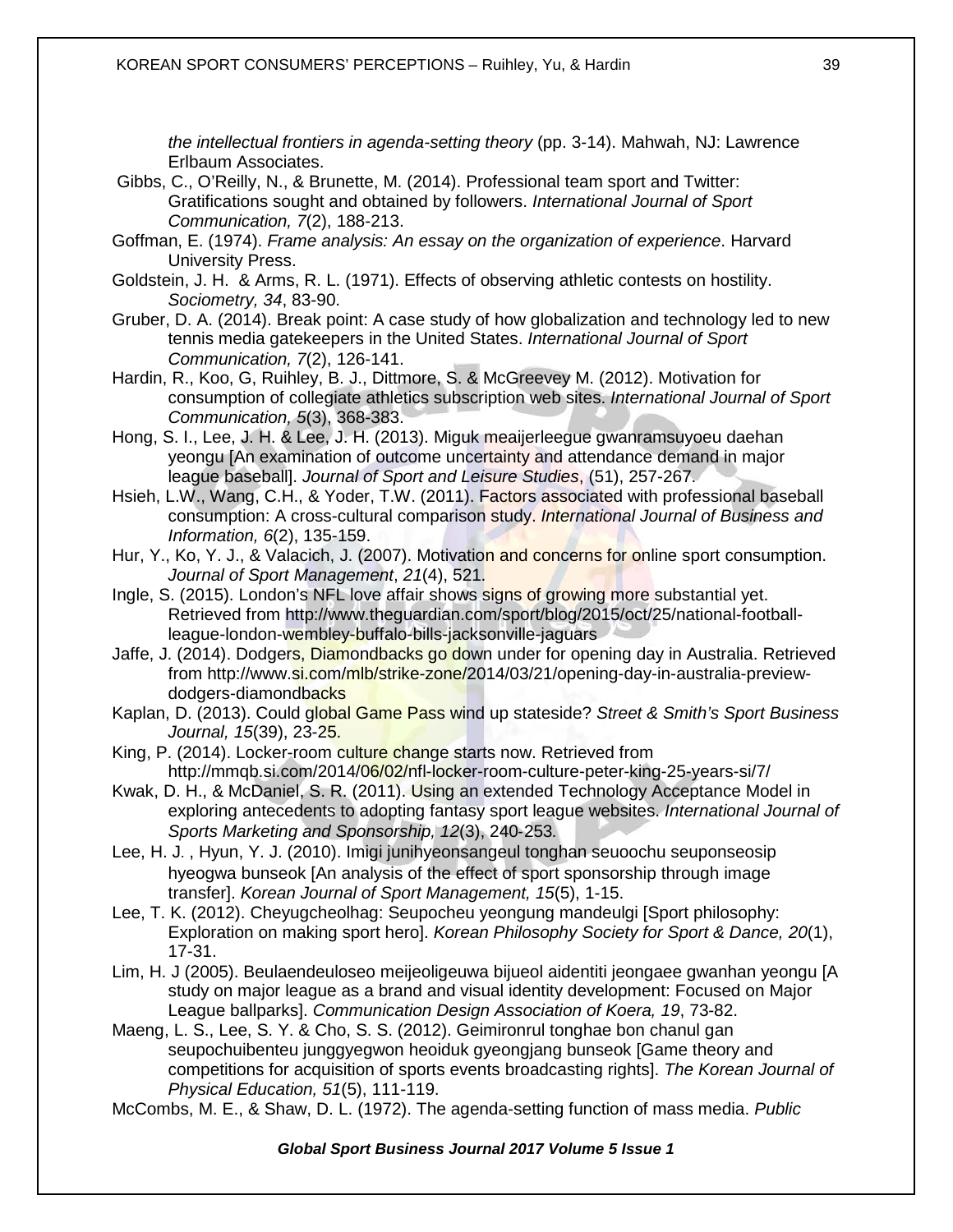*Opinion Quarterly*, *36*(2), 176-187.

- MLB International. (2017). MLB international. Retrieved from http://mlb.mlb.com/mlb /international/mlbi\_index.jsp.
- National Collegiate Athletic Association. (2017). International student-athletes. Retrieved from http://www.ncaa.org/about/resources/inclusion/international-student-athletes.
- Neuharth-Keusch, A. (2017). NBA opening night rosters feature record 113 international players. Retrieved from https://www.usatoday.com/story/sports/nba/2016/10/25/nbainternational-porzingis-antetokounmpo-wiggins-nowitzki-gobert-gasol/92716260/.
- Opening Day Rosters Feature 230 Players Born Outside the U.S. (2016). Retrieved from http://m.mlb.com/news/article/199944922/cardinals-look-to-bolster-playoff-standing/
- O'Rourke, S. (2013). Croke Park set to host multiple American football college games. Retrieved from http://thescore.thejournal.ie/ireland-to-host-multiple-american-footballgames-983099-Jul2013/
- Ortiz, J. L. (2014). Bilingual players help bridge barrier. Retrieved from http://www.usatoday.com/story/sports/mlb/2014/03/25/bilingual-players-help-bridgebarrier-in-mlb/6856299/
- Raney, A. A. & Depalma, A. J. (2006). The effect of viewing varying levels of contexts of violent sports programming on enjoyment, mood, and perceived violence. *Mass Communication and Society, 9*(3), 321-338.
- Ratten, V., & Ratten, H. (2011). International sport marketing: practical and future research implications. *Journal of Business & Industrial Marketing*, *26*(8), 614-620.
- Robertson, R. (1995). Glocalization: time-space and homogeneity-heterogeneity. In M. Featherstone, S. Lash, & R. Robertson (Eds.) *Global Modernities* (p. 25-44). Thousand Oaks, CA: Sage.
- Ruihley, B.J. & Hardin, R**.** (2011). Beyond touchdowns, homeruns, and 3-pointers: An examination of fantasy sport participation motivation. *International Journal of Sport Management and Marketing, 10*(3/4), 232-256.
- Rumelhart, D. E. (198). Schemata: The building blocks of cognition. In R. J. Spiro, B. C. Bruce. & W. F. Brewer (Eds.), *Theoretical issues in reading comprehension* (pp. 33-58). Hillsdale, N.J.: Erlbaum.
- San Antonio Spurs Roster (2014). Retrieved from http://www.nba.com/spurs/roster/2013.
- Sanderson, J. (2013). From loving the hero to despising the villain: Sports fans, facebook, and social identity threats. *Mass Communication & Society, 16*(4), 487-509.
- Sargent, S. L., Zillman, D., & Weaver, J. B. (1998). The gender gap in the enjoyment of televised sports. *Journal of Sport and Social Issues, 22*, 46-64.
- Se Ri Pak Bio. (2014). Se Ri Pak bio. Retrieved on June 27, 2014 from http://www.lpga.com/golf/players/p/se-ri-pak/bio.aspx
- Seo, W. J. & Green. B. C. (2008). Development of the motivation scale for sport online consumption. *Journal of Sport Management, 22*, 82-109.
- Suh, Y., Lim, C., Kwak, D., & Pedersen, P. M**.** (2010). Examining the psychological factors associated with involvement in fantasy sports: An analysis of participants' motivations and constraints. *International Journal of Sport Management, Recreation, & Tourism,* 5, 1-28.
- Suh, Y. & Pedersen, P. M**.** (2010). Participants' service quality perceptions of fantasy sports websites: The relationship between service quality, customer satisfaction, attitude, and actual usage. *Sport Marketing Quarterly*, 19(2), 78-87.)
- Strauss, A., & Corbin, J. (1990). *Basics of qualitative research: Grounded theory procedures and techniques*. Newbury Park, CA: Sage Publications, Inc.